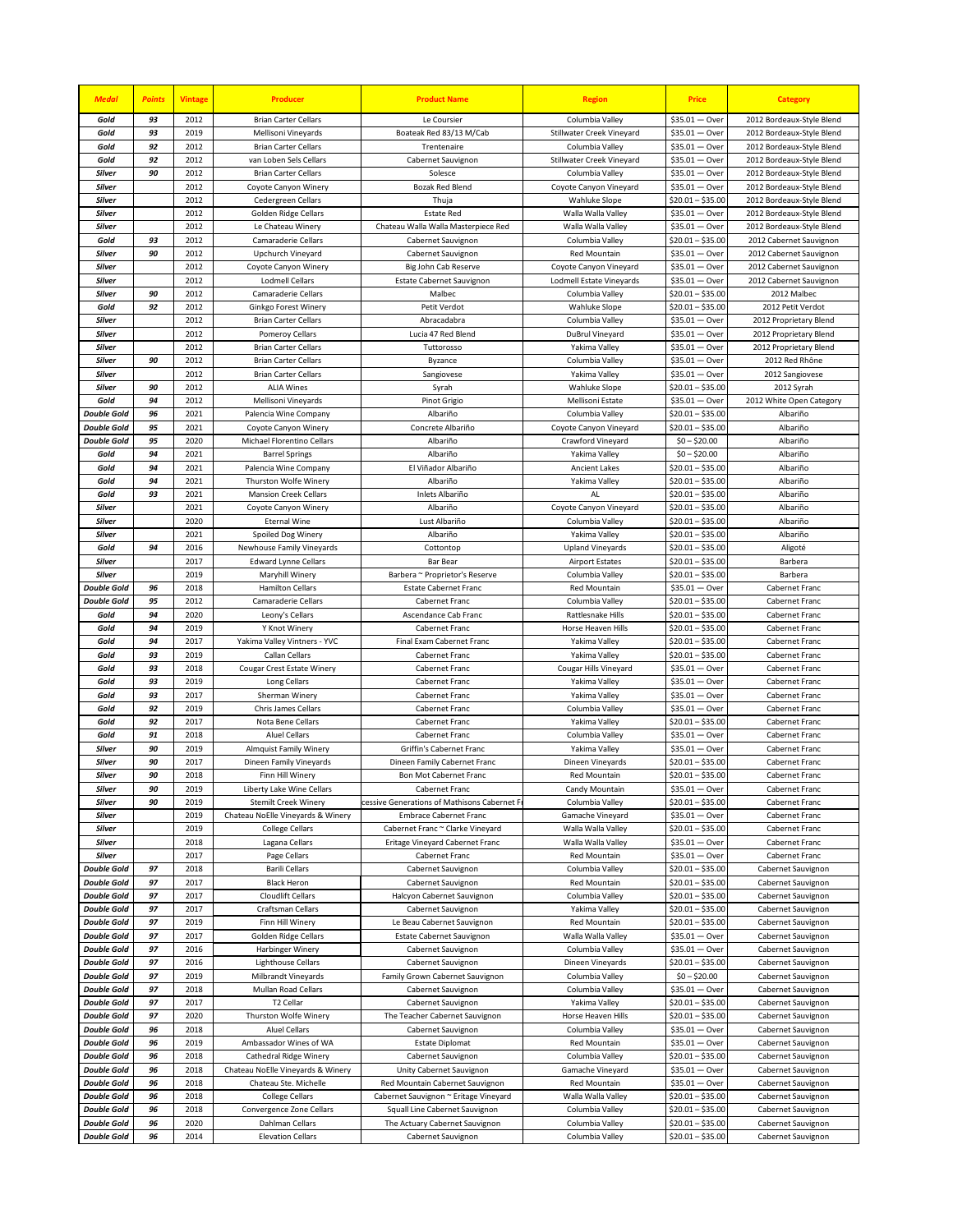| <b>Double Gold</b> | 96 | 2018         | Finn Hill Winery                              | Le Beau Cabernet Sauvignon                 | Red Mountain               | $$20.01 - $35.00$                    | Cabernet Sauvignon       |
|--------------------|----|--------------|-----------------------------------------------|--------------------------------------------|----------------------------|--------------------------------------|--------------------------|
| <b>Double Gold</b> | 96 | 2018         | <b>Hamilton Cellars</b>                       | <b>Estate Cabernet Sauvignon</b>           | <b>Red Mountain</b>        | $$35.01 - Over$                      | Cabernet Sauvignon       |
|                    |    |              |                                               |                                            |                            |                                      |                          |
| <b>Double Gold</b> | 96 | 2019         | Headturner Wine Co.                           | The Nerve Cabernet Sauvignon               | Red Mountain               | $$20.01 - $35.00$                    | Cabernet Sauvignon       |
| <b>Double Gold</b> | 96 | 2019         | Laterus                                       | Cabernet Sauvignon                         | Columbia Valley            | $$35.01 - Over$                      | Cabernet Sauvignon       |
| <b>Double Gold</b> | 96 | 2019         | Saviah Cellars                                | Cabernet Sauvignon                         | Walla Walla Valley         | $$20.01 - $35.00$                    | Cabernet Sauvignon       |
| <b>Double Gold</b> | 96 | 2019         | <b>Tsillan Cellars</b>                        | Estate Reserve Cabernet Sauvignon          | Lake Chelan                | $$35.01 - Over$                      | Cabernet Sauvignon       |
| <b>Double Gold</b> | 96 | 2019         | Upchurch Vineyard                             | LTL Cabernet Sauvignon                     | Red Mountain               | $$20.01 - $35.00$                    | Cabernet Sauvignon       |
| <b>Double Gold</b> | 96 | 2020         | Y Knot Winery                                 | Cabernet Sauvignon                         | Columbia Valley            | $$20.01 - $35.00$                    | Cabernet Sauvignon       |
|                    |    |              |                                               |                                            |                            |                                      |                          |
| <b>Double Gold</b> | 95 | 2017         | <b>Ancestry Cellars</b>                       | Reserve Cabernet Sauvignon                 | <b>Red Mountain</b>        | $$35.01 - Over$                      | Cabernet Sauvignon       |
| <b>Double Gold</b> | 95 | 2018         | Camaraderie Cellars                           | Reserve Cabernet Sauvignon                 | White Bluffs               | \$35.01 - Over                       | Cabernet Sauvignon       |
| <b>Double Gold</b> | 95 | 2017         | <b>College Cellars</b>                        | Cabernet Sauvignon ~ Summit View Vineyard  | Walla Walla Valley         | $$20.01 - $35.00$                    | Cabernet Sauvignon       |
| <b>Double Gold</b> | 95 | 2019         | Martin-Scott Winery                           | Ryder's Red Cabernet Sauvignon             | Red Mountain               | $$35.01 - Over$                      | Cabernet Sauvignon       |
| <b>Double Gold</b> | 95 | 2017         | Page Cellars                                  | Preface ~ Cabernet Sauvignon               | <b>Red Mountain</b>        | $$35.01 - Over$                      | Cabernet Sauvignon       |
| <b>Double Gold</b> | 95 | 2018         | <b>Story Cellars Winery</b>                   | The Lion Old Vine Cabernet Sauvignon       | Yakima Valley              | $$35.01 - Over$                      | Cabernet Sauvignon       |
|                    | 94 | 2018         | <b>Barili Cellars</b>                         |                                            |                            | $$35.01 - Over$                      |                          |
| Gold               |    |              |                                               | Harry's Club Alumni Red                    | Columbia Valley            |                                      | Cabernet Sauvignon       |
| Gold               | 94 | 2019         | Be Human Wines                                | Cabernet Sauvignon                         | Red Mountain               | $$0 - $20.00$                        | Cabernet Sauvignon       |
| Gold               | 94 | 2018         | Callan Cellars                                | Cabernet Sauvignon                         | Yakima Valley              | $$20.01 - $35.00$                    | Cabernet Sauvignon       |
| Gold               | 94 | 2018         | Camaraderie Cellars                           | Cabernet Sauvignon                         | Columbia Valley            | $$20.01 - $35.00$                    | Cabernet Sauvignon       |
| Gold               | 94 | 2018         | <b>College Cellars</b>                        | Cabernet Sauvignon ~ Clarke Vineyard       | Walla Walla Valley         | $$20.01 - $35.00$                    | Cabernet Sauvignon       |
| Gold               | 94 | 2019         | Lake Chelan Winery                            | Cabernet Sauvignon                         | Columbia Valley            | $$35.01 - Over$                      | Cabernet Sauvignon       |
|                    |    |              |                                               |                                            |                            |                                      |                          |
| Gold               | 94 | 2019         | L'Ecole No. 41                                | Cabernet Sauvignon                         | Columbia Valley            | $$20.01 - $35.00$                    | Cabernet Sauvignon       |
| Gold               | 94 | 2019         | Milbrandt Vineyards                           | The Estates Cabernet Sauvignon             | <b>Wahluke Slope</b>       | $$20.01 - $35.00$                    | Cabernet Sauvignon       |
| Gold               | 94 | 2018         | Obelisco Estate                               | III Nefer Cabernet Sauvignon               | Red Mountain               | $$35.01 - Over$                      | Cabernet Sauvignon       |
| Gold               | 94 | 2019         | Saviah Cellars                                | The Jack Cabernet Sauvignon                | Columbia Valley            | $$0 - $20.00$                        | Cabernet Sauvignon       |
| Gold               | 93 | 2018         | <b>ALIA Wines</b>                             | Cabernet Sauvignon                         | <b>Wahluke Slope</b>       | $$20.01 - $35.00$                    | Cabernet Sauvignon       |
| Gold               | 93 | 2019         | Ambassador Wines of WA                        | Estate Plenipotentiary Cabernet Sauvignon  | Red Mountain               | $$35.01 - Over$                      | Cabernet Sauvignon       |
|                    |    |              |                                               |                                            |                            |                                      |                          |
| Gold               | 93 | 2018         | <b>Evoke Winery</b>                           | Oh! Orgasmic Cabernet Sauvignon            | Columbia Valley            | $$35.01 - Over$                      | Cabernet Sauvignon       |
| Gold               | 93 | 2019         | Maryhill Winery                               | Cabernet Sauvignon ~ Proprietor's Reserve  | Columbia Valley            | $$20.01 - $35.00$                    | Cabernet Sauvignon       |
| Gold               | 93 | 2019         | Sovereign Cellars                             | Cabernet Sauvignon                         | Red Mountain               | $$20.01 - $35.00$                    | Cabernet Sauvignon       |
| Gold               | 93 | 2019         | <b>Stemilt Creek Winery</b>                   | A Day's Work Cabernet Sauvignon            | Columbia Valley            | $$20.01 - $35.00$                    | Cabernet Sauvignon       |
| Gold               | 93 | 2019         | <b>Tipsy Canyon Winery</b>                    | Cabernet Sauvignon                         | Columbia Valley            | $$35.01 - Over$                      | Cabernet Sauvignon       |
| Gold               | 93 | 2019         | Upchurch Vineyard                             | Cabernet Sauvignon                         | <b>Red Mountain</b>        | $$35.01 - Over$                      | Cabernet Sauvignon       |
|                    |    |              |                                               |                                            |                            |                                      |                          |
| Gold               | 93 | 2019         | <b>Wit Cellars</b>                            | Cabernet Sauvignon                         | Olsen Vineyard             | \$35.01 - Over                       | Cabernet Sauvignon       |
| Gold               | 92 | 2019         | <b>DeLille Cellars</b>                        | Four Flags                                 | Red Mountain               | $$35.01 - Over$                      | Cabernet Sauvignon       |
| Gold               | 92 | 2019         | Maryhill Winery                               | bernet Sauvignon ~ Elephant Mountain Viney | Rattlesnake Hills          | $$20.01 - $35.00$                    | Cabernet Sauvignon       |
| Gold               | 92 | 2017         | Obelisco Estate                               | Estate Cabernet Sauvignon                  | Red Mountain               | $$35.01 - Over$                      | Cabernet Sauvignon       |
| Gold               | 92 | 2019         | Two Mountain Winery                           | Cabernet Sauvignon                         | Yakima Valley              | $$20.01 - $35.00$                    | Cabernet Sauvignon       |
|                    | 92 | 2017         |                                               |                                            |                            |                                      |                          |
| Gold               |    |              | Usurious                                      | Cabernet Sauvignon                         | <b>Wahluke Slope</b>       | $$35.01 - Over$                      | Cabernet Sauvignon       |
| Gold               | 92 | 2019         | Westport Winery                               | Kraken                                     | Rattlesnake Hills          | $$35.01 - Over$                      | Cabernet Sauvignon       |
|                    |    |              |                                               |                                            |                            |                                      |                          |
| Gold               | 91 | 2018         | <b>Black Heron</b>                            | Cabernet Sauvignon                         | Red Mountain               | $$20.01 - $35.00$                    | Cabernet Sauvignon       |
| Gold               | 91 | 2019         | Wit Cellars                                   | Cabernet Sauvignon                         | Elephant Mountain Vineyard | $$35.01 - Over$                      | Cabernet Sauvignon       |
| Silver             | 90 | 2019         | Armstrong Family Winery                       | Sally Mac                                  | Walla Walla Valley         | $$35.01 - Over$                      | Cabernet Sauvignon       |
| Silver             | 90 | 2018         |                                               |                                            | <b>Red Mountain</b>        | $$35.01 - Over$                      | Cabernet Sauvignon       |
|                    |    |              | Henry Earl Estates                            | Shaw Cabernet Sauvignon                    |                            |                                      |                          |
| Silver             | 90 | 2019         | Mellisoni Vineyards                           | Cabernet Sauvignon                         | Stillwater Creek Vineyard  | $$35.01 - Over$                      | Cabernet Sauvignon       |
| <b>Silver</b>      | 90 | 2019         | Palouse Winery                                | "Red Satin" Cabernet Sauvignon             | Dineen Vineyards           | $$35.01 - Over$                      | Cabernet Sauvignon       |
| <b>Silver</b>      |    | 2019         | Be Human Wines                                | Chasing Rain Cabernet Sauvignon            | <b>Red Mountain</b>        | $$0 - $20.00$                        | Cabernet Sauvignon       |
| <b>Silver</b>      |    | 2012         | Cathedral Ridge Winery                        | Cabernet Sauvignon                         | Columbia Valley            | $$35.01 - Over$                      | Cabernet Sauvignon       |
| Silver             |    | 2018         | Dineen Family Vineyards                       | Dineen Family Cabernet Sauvignon           | Dineen Vineyards           | $$35.01 - Over$                      | Cabernet Sauvignon       |
| <b>Silver</b>      |    | 2019         | EFESTE                                        | Taylor Mag Cabernet Sauvignon              | <b>Red Mountain</b>        | $$20.01 - $35.00$                    | Cabernet Sauvignon       |
| Silver             |    | 2018         |                                               | Cabernet Sauvignon                         |                            |                                      |                          |
|                    |    |              | <b>Elsom Cellars</b>                          |                                            | Red Mountain               | $$35.01 - Over$                      | Cabernet Sauvignon       |
| Silver             |    | 2018         | Milbrandt Vineyards                           | Single Vineyard Series Cabernet Sauvignon  | <b>Clifton Vinevard</b>    | $$35.01 - Over$                      | Cabernet Sauvignon       |
| Silver             |    | 2015         | Stavalaura Vineyards & Winery                 | Cabernet Sauvignon                         | Horse Heaven Hills         | $$35.01 - Over$                      | Cabernet Sauvignon       |
| Silver             |    | 2018         | Wilridge Vineyard, Winery & Distillery        | Estate Cabernet Sauvignon                  | Naches Heights             | $$35.01 - Over$                      | Cabernet Sauvignon       |
| <b>Silver</b>      |    | 2018         | Winescape                                     | Cabernet Sauvignon                         | Red Mountain               | $$35.01 - Over$                      | Cabernet Sauvignon       |
| <b>Double Gold</b> | 97 | 2020         | <b>Dusty Cellars Winery</b>                   | Carménère                                  | Yakima Valley              | $$0 - $20.00$                        | Carménère                |
| <b>Double Gold</b> | 96 | 2018         | <b>Wind Rose Cellars</b>                      | Carménère                                  | Yakima Valley              | $$20.01 - $35.00$                    | Carménère                |
| Gold               | 94 | 2017         | Northwest Cellars Winery                      | Carménère                                  | Red Mountain               | $$35.01 - Over$                      | Carménère                |
| Gold               | 93 | 2019         | Maryhill Winery                               | Carménère ~ Elephant Mountain Vineyard     | Rattlesnake Hills          | $$20.01 - $35.00$                    | Carménère                |
|                    | 90 |              |                                               |                                            |                            |                                      | Carménère                |
| Silver             |    | 2019         | <b>Almquist Family Winery</b>                 | Carménère                                  | Weinbau Vineyard           | $$35.01 - Over$                      |                          |
| <b>Silver</b>      | 90 | 2018         | <b>Almquist Family Winery</b>                 | Carménère                                  | Weinbau Vineyard           | $$35.01 - Over$                      | Carménère                |
| <b>Silver</b>      | 90 | 2019         | Chateau NoElle Vineyards & Winery             | Awakening Carménère                        | Jamison Farm               | $$35.01 - Over$                      | Carménère                |
| <b>Silver</b>      | 90 | 2016         | Ginkgo Forest Winery                          | Carménère                                  | Wahluke Slope              | $$20.01 - $35.00$                    | Carménère                |
| Silver             | 90 | 2020         | Long Cellars                                  | Carménère                                  | Yakima Valley              | $$35.01 - Over$                      | Carménère                |
| Silver             |    | 2019         | <b>College Cellars</b>                        | Carménère ~ Clarke Vineyard                | Walla Walla Valley         | $$20.01 - $35.00$                    | Carménère                |
| <b>Silver</b>      |    | 2019         | <b>Eternal Wine</b>                           | Drink Washington State Carménère           | Columbia Valley            | $$20.01 - $35.00$                    | Carménère                |
| <b>Silver</b>      |    |              |                                               |                                            |                            |                                      | Carménère                |
|                    |    | 2016         | Ginkgo Forest Winery                          | Estate Carménère                           | Wahluke Slope              | $$20.01 - $35.00$                    |                          |
| Silver             |    | 2018         | Sherman Winery                                | Carménère                                  | Yakima Valley              | $$35.01 - Over$                      | Carménère                |
| Silver             | 90 | 2020         | Celaeno Winery                                | Forever Blonde                             | Dry Lake Vineyard          | $$0 - $20.00$                        | Chablis                  |
| Silver             | 90 | 2020         | Milbrandt Vineyards                           | Family Grown Chardonnay                    | Columbia Valley            | $$0 - $20.00$                        | Chablis                  |
| <b>Silver</b>      |    | 2021         | <b>Sightglass Cellars</b>                     | Unoaked Chardonnay                         | Columbia Valley            | $$20.01 - $35.00$                    | Chablis                  |
| Gold               | 91 | 2020         | <b>Barili Cellars</b>                         | Chardonnay                                 | <b>Ancient Lakes</b>       | $$0 - $20.00$                        | Chardonnay               |
|                    |    |              |                                               |                                            |                            |                                      |                          |
| Silver             | 90 | 2018         | <b>Array Cellars</b>                          | Celilo Chardonnay                          | Columbia Gorge             | $$20.01 - $35.00$                    | Chardonnay               |
| Silver             | 90 | 2018         | Array Cellars                                 | Dijon Clone Chardonnay                     | Yakima Valley              | $$20.01 - $35.00$                    | Chardonnay               |
| <b>Silver</b>      | 90 | 2019         | Chateau Ste. Michelle                         | Canoe Ridge Estate Chardonnay              | Columbia Valley            | $$20.01 - $35.00$                    | Chardonnay               |
| Silver             | 90 | 2020         | Lacewing                                      | Chardonnay                                 | Columbia Valley            | Unknown                              | Chardonnay               |
| <b>Silver</b>      | 90 | 2021         | Mellisoni Vineyards                           | Chardonnay                                 | LarcHill Vineyard          | $$35.01 - Over$                      | Chardonnay               |
| <b>Silver</b>      | 90 | 2021         | Pondera Winery                                | Chardonnay                                 | Royal Slope                | $$20.01 - $35.00$                    | Chardonnay               |
|                    |    |              |                                               |                                            |                            |                                      |                          |
| Silver<br>Silver   |    | 2021<br>2020 | <b>Ancestry Cellars</b><br>Lake Chelan Winery | Reunion Chardonnay<br>Chardonnay           | Lake Chelan<br>Lake Chelan | $$20.01 - $35.00$<br>$$35.01 - Over$ | Chardonnay<br>Chardonnay |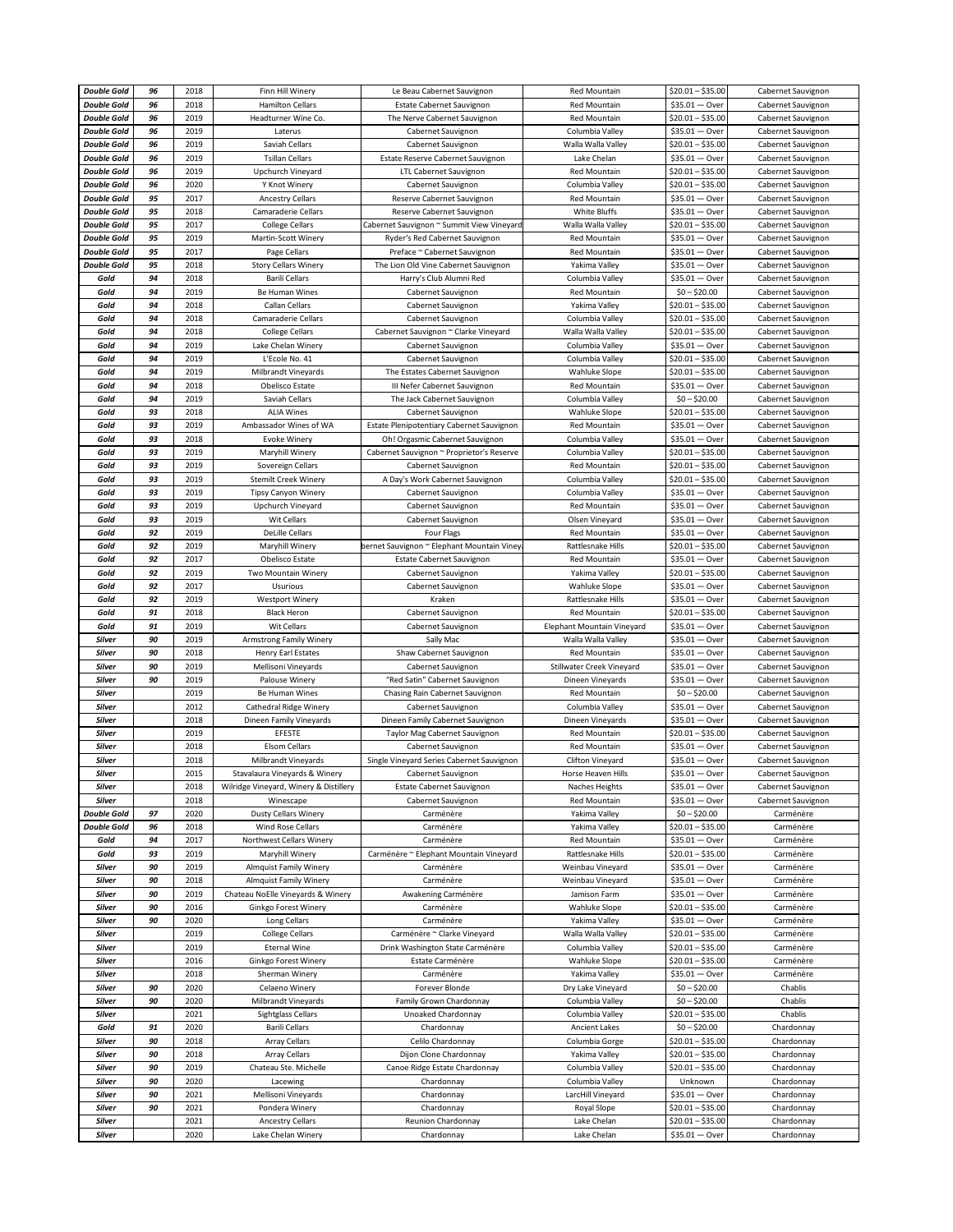| Silver             |          | 2020       | Maryhill Winery                          | Chardonnay ~ Proprietor's Reserve                    | Columbia Valley             | $$20.01 - $35.00$                      | Chardonnay                       |
|--------------------|----------|------------|------------------------------------------|------------------------------------------------------|-----------------------------|----------------------------------------|----------------------------------|
| Silver             |          | 2019       | Milbrandt Vineyards                      | Estates Evergreen Chardonnay                         | <b>Ancient Lakes</b>        | $$20.01 - $35.00$                      | Chardonnay                       |
| Silver             |          | 2020       | Sol Stone Winery                         | Chardonnay                                           | Royal Slope                 | $$20.01 - $35.00$                      | Chardonnay                       |
| Silver             |          | 2019       | Y Knot Winery                            | Chardonnay                                           | Horse Heaven Hills          | $$20.01 - $35.00$                      | Chardonnay                       |
| Silver             |          | 2020       | Zerba Cellars                            |                                                      | Walla Walla Valley          | $$35.01 - Over$                        | Chardonnay                       |
|                    |          |            |                                          | Reserve Chardonnay                                   |                             |                                        |                                  |
| Gold               | 94       | 2021       | <b>Ancestry Cellars</b>                  | Le Cortège Chenin Blanc                              | Columbia Valley             | $$20.01 - $35.00$                      | Chenin Blanc                     |
| Gold               | 92       | 2021       | <b>Eleven Winery</b>                     | Chenin Blanc                                         | Yakima Valley               | $$20.01 - $35.00$                      | Chenin Blanc                     |
| <b>Silver</b>      |          | 2021       | Convergence Zone Cellars                 | Sunbreak Chenin Blanc                                | <b>Upland Vineyards</b>     | $$0 - $20.00$                          | Chenin Blanc                     |
| <b>Double Gold</b> | 97       | 2021       | Washington Gold Cider                    | Northwest Raspberry                                  | WA ST                       | $$0 - $20.00$                          | Cider - Fruit                    |
| <b>Double Gold</b> | 96       | 2021       | Ciderboys Hard Cider                     | <b>Grand Mimosa</b>                                  | Yakima Valley               | $$0 - $20.00$                          | Cider - Fruit                    |
| <b>Double Gold</b> | 95       | 2021       | Ciderboys Hard Cider                     | Raspberry Smash                                      | Yakima Valley               | $$0 - $20.00$                          | Cider - Fruit                    |
| <b>Double Gold</b> | 95       | 2021       | Ciderboys Hard Cider                     | Peach County                                         | Yakima Valley               | $$0 - $20.00$                          | Cider - Fruit                    |
| <b>Double Gold</b> | 95       | 2021       | Washington Gold Cider                    | Wild Grape                                           | WA ST                       | $$0 - $20.00$                          | Cider - Fruit                    |
| Gold               | 93       | 2021       | Ciderboys Hard Cider                     | Pineapple Hula                                       | Yakima Valley               | $$0 - $20.00$                          | Cider - Fruit                    |
| Silver             | 90       | 2021       | Ciderboys Hard Cider                     | <b>Strawberry Magic</b>                              | Yakima Valley               | $$0 - $20.00$                          | Cider - Fruit                    |
| <b>Double Gold</b> | 98       | 2021       | Washington Gold Cider                    | Original                                             | WA ST                       | $$0 - $20.00$                          | Cider - Modern                   |
| <b>Double Gold</b> | 97       | 2021       | Ciderboys Hard Cider                     | <b>First Press</b>                                   | Yakima Valley               | $$0 - $20.00$                          | Cider - Modern                   |
| <b>Double Gold</b> | 97       | 2021       | <b>Washington Gold Cider</b>             | Golden Delicious                                     | WA ST                       | $$0 - $20.00$                          | Cider - Modern                   |
|                    |          | 2021       |                                          |                                                      |                             | $$0 - $20.00$                          |                                  |
| <b>Double Gold</b> | 98       |            | Washington Gold Cider                    | Apple Pie                                            | WA ST                       |                                        | Cider - Spiced                   |
| Gold               | 93       | 2019       | Maryhill Winery                          | Cinsault ~ McKinley Vineyard                         | Horse Heaven Hills          | $$20.01 - $35.00$                      | Cinsault                         |
| Gold               | 91       | 2019       | Camaraderie Cellars                      | Cinsault                                             | Yakima Valley               | $$20.01 - $35.00$                      | Cinsault                         |
| Gold               | 91       | 2019       | <b>QUIDDITY Wines</b>                    | <b>ASSIDUITY</b>                                     | Rattlesnake Hills           | $$20.01 - $35.00$                      | Counoise                         |
| <b>Double Gold</b> | 96       | 2019       | <b>English Estate Winery</b>             | Sweet Autumn Gold - Pinot Noir                       | Clark County                | $$20.01 - $35.00$                      | Dessert - Fortified              |
| Silver             | 90       | 2020       | Ginkgo Forest Winery                     | SUNSET IN A BOTTLE                                   | <b>Wahluke Slope</b>        | $$35.01 - Over$                        | Dessert - Fortified              |
| Silver             | 90       | 2017       | Maryhill Winery                          | Port ~ Proprietor's Reserve                          | Columbia Valley             | $$20.01 - $35.00$                      | Dessert - Fortified              |
| Silver             | 90       | 2018       | Thurston Wolfe Winery                    | JTW Reserve Port                                     | WA ST                       | $$0 - $20.00$                          | Dessert - Fortified              |
| Silver             |          | 2011       | <b>Brian Carter Cellars</b>              | Opulento                                             | Yakima Valley               | $$35.01 - Over$                        | Dessert - Fortified              |
| Silver             |          | 2019       | Leony's Cellars                          | Sinful Barbera Port                                  | Yakima Valley               | $$20.01 - $35.00$                      | Dessert - Fortified              |
| Silver             |          | 2017       | <b>Westport Winery</b>                   | Shelter From The Storm                               | Yakima Valley               | $$20.01 - $35.00$                      | Dessert - Fortified              |
| <b>Double Gold</b> | 97       | 2021       | <b>Westport Winery</b>                   | Peaches on the Beaches                               | Rattlesnake Hills           | $$20.01 - $35.00$                      | Fruit Wine - Single              |
| Gold               | 94       | 2020       | Icicle Ridge Winery                      | Razamatazz (Raspberry)                               | Columbia Valley             | $$35.01 - Over$                        | Fruit Wine - Single              |
| Gold               | 92       | 2021       | Westport Winery                          | Dawn Patrol                                          | Rattlesnake Hills           | $$20.01 - $35.00$                      | Fruit Wine - Single              |
|                    |          |            |                                          |                                                      |                             |                                        |                                  |
| <b>Double Gold</b> | 95       | 2021       | <b>Tsillan Cellars</b>                   | Estate Gewürztraminer                                | Lake Chelan                 | $$20.01 - $35.00$                      | Gewürztraminer                   |
| Silver             | 90       | 2020       | <b>English Estate Winery</b>             | Gewürztraminer                                       | Clark County                | $$20.01 - $35.00$                      | Gewürztraminer                   |
| <b>Silver</b>      |          | 2019       | Westport Winery                          | Going Coastal                                        | Yakima Valley               | $$20.01 - $35.00$                      | Gewürztraminer                   |
| <b>Double Gold</b> | 97       | 2018       | Almquist Family Winery                   | Sumi's Malbec                                        | Yakima Valley               | $$35.01 - Over$                        | Malbec                           |
| <b>Double Gold</b> | 97       | 2018       | <b>College Cellars</b>                   | Malbec ~ Clarke Vineyard                             | Walla Walla Valley          | $$20.01 - $35.00$                      | Malbec                           |
| <b>Double Gold</b> | 97       | 2017       | Craftsman Cellars                        | Malbec                                               | Yakima Valley               | $$20.01 - $35.00$                      | Malbec                           |
| <b>Double Gold</b> | 97       | 2016       | <b>Edward Lynne Cellars</b>              | Echo                                                 | <b>Airport Estates</b>      | $$0 - $20.00$                          | Malbec                           |
| <b>Double Gold</b> | 97       | 2018       | Fruitland Valley Vineyard & Winery       | Malbec                                               | WA ST                       | $$20.01 - $35.00$                      | Malbec                           |
| <b>Double Gold</b> | 97       | 2016       | Harbinger Winery                         | Malbec                                               | <b>Wahluke Slope</b>        | $$20.01 - $35.00$                      | Malbec                           |
| <b>Double Gold</b> | 97       | 2018       | <b>Hyatt Vineyards</b>                   | Roza Ridge Malbec                                    | Rattlesnake Hills           | $$0 - $20.00$                          | Malbec                           |
| <b>Double Gold</b> | 96       | 2019       | <b>Bunnell Family Cellar</b>             | Artist Series Malbec                                 | Painted Hills Vineyard      | \$35.01 - Over                         | Malbec                           |
| <b>Double Gold</b> | 96       | 2018       | Cascade Cellars                          | Malbec                                               | Yakima Valley               | $$20.01 - $35.00$                      | Malbec                           |
| <b>Double Gold</b> | 96       | 2019       | Chateau NoElle Vineyards & Winery        | <b>Ascension Malbec</b>                              | Gamache Vineyard            | $$35.01 - Over$                        | Malbec                           |
| <b>Double Gold</b> | 96       | 2018       | Coyote Canyon Winery                     | G.W. Smith Malbec                                    | Coyote Canyon Vineyard      | $$35.01 - Over$                        | Malbec                           |
| <b>Double Gold</b> | 96       | 2018       | Desert Wind Winery                       | Malbec                                               | Wahluke Slope               | $$20.01 - $35.00$                      | Malbec                           |
|                    |          | 2017       |                                          |                                                      |                             |                                        |                                  |
| <b>Double Gold</b> | 96       |            | Elsom Cellars                            | Logan                                                | Alder Ridge Vineyard        | $$35.01 - Over$                        | Malbec                           |
| <b>Double Gold</b> | 96       | 2018       | <b>Hamilton Cellars</b>                  | <b>Estate Malbec</b>                                 | Red Mountain                | $$35.01 - Over$                        | Malbec                           |
| <b>Double Gold</b> | 95       | 2019       | Ambassador Wines of WA                   | <b>Estate Malbec</b>                                 | Red Mountain                | $$35.01 - Over$                        |                                  |
| <b>Double Gold</b> | 95       | 2018       | Chris Daniel                             |                                                      |                             |                                        | Malbec                           |
| <b>Double Gold</b> | 95       | 2019       |                                          | Malbec                                               | Columbia Valley             | $$20.01 - $35.00$                      | Malbec                           |
| Gold               | 94       |            | Maryhill Winery                          | Malbec ~ Proprietor's Reserve                        | Columbia Valley             | $$35.01 - Over$                        | Malbec                           |
| Gold               |          | 2018       | Milbrandt Vineyards                      | Single Vineyard Series Ravenscliff Malbec            | Wahluke Slope               | $$35.01 - Over$                        | Malbec                           |
|                    | 94       | 2019       | <b>Tsillan Cellars</b>                   | <b>Estate Reserve Malbec</b>                         | Lake Chelan                 | $$35.01 - Over$                        | Malbec                           |
| Gold               | 93       | 2018       | Camaraderie Cellars                      | Malbec                                               | Yakima Valley               | $$20.01 - $35.00$                      | Malbec                           |
| Gold               | 92       | 2021       | <b>Ancestry Cellars</b>                  | Macheveau                                            | Lake Chelan                 | $$20.01 - $35.00$                      | Malbec                           |
| Gold               | 92       | 2018       | Lake Chelan Winery                       | Malbec                                               | Columbia Valley             | $$35.01 - Over$                        | Malbec                           |
| Gold               | 91       | 2018       | Rolling Bay Winery                       | Malbec                                               | Verhey Vineyard             | $$35.01 - Over$                        | Malbec                           |
| Silver             | 90       | 2019       | Maryhill Winery                          | Malbec ~ Classic                                     | Columbia Valley             | $$0 - $20.00$                          | Malbec                           |
| Silver             | 90       | 2018       | Obelisco Estate                          | <b>Estate Malbec</b>                                 | Red Mountain                | $$35.01 - Over$                        | Malbec                           |
| <b>Silver</b>      | 90       | 2019       | Spoiled Dog Winery                       | Malbec                                               | Yakima Valley               | $$20.01 - $35.00$                      | Malbec                           |
| <b>Silver</b>      |          | 2019       | <b>Almquist Family Winery</b>            | Sumi's Malbec                                        | Yakima Valley               | $$35.01 - Over$                        | Malbec                           |
| <b>Silver</b>      |          | 2016       | Malaga Springs Winery                    | <b>Estate Reserve Malbec</b>                         | Columbia Valley             | $$20.01 - $35.00$                      | Malbec                           |
|                    |          |            |                                          |                                                      |                             |                                        |                                  |
| Silver             |          | 2019       | Mellisoni Vineyards                      | Malbec                                               | Stillwater Creek Vineyard   | $$35.01 - Over$                        | Malbec                           |
| <b>Silver</b>      |          | 2019       | Sovereign Cellars                        | Malbec                                               | Red Mountain                | $$20.01 - $35.00$                      | Malbec                           |
| <b>Silver</b>      |          | 2017       | <b>Stottle Winery</b>                    | Malbec                                               | Six Prong Vineyard          | $$35.01 - Over$                        | Malbec                           |
| Silver             |          | 2019       | <b>Tipsy Canyon Winery</b>               | Malbec                                               | Columbia Valley             | $$35.01 - Over$                        | Malbec                           |
| <b>Silver</b>      |          | 2019       | <b>Tsillan Cellars</b>                   | <b>Estate Malbec</b>                                 | Lake Chelan                 | $$35.01 - Over$                        | Malbec                           |
| <b>Silver</b>      |          | 2018       | Yakima Valley Vintners - YVC             | Summer Break Red                                     | Columbia Valley             | $$20.01 - $35.00$                      | Malbec                           |
| <b>Double Gold</b> | 95       | 2020       | <b>College Cellars</b>                   | Marsanne ~ Anderson Vineyard                         | Walla Walla Valley          | $$0 - $20.00$                          | Marsanne                         |
| <b>Silver</b>      | 90       | 2022       | <b>Hierophant Meadery</b>                | Pacific Northwest Chai Mead                          | WA ST                       | $$0 - $20.00$                          | Mead - Chai                      |
| <b>Double Gold</b> | 97       | 2022       | <b>Hierophant Meadery</b>                | Ginger Pear Session Mead                             | WA ST                       | $$0 - $20.00$                          | Mead - Flavored                  |
| Gold               | 92       | MV         | <b>Hierophant Meadery</b>                | Cacao Damiana Mead                                   | <b>CIDER</b>                | $$0 - $20.00$                          | Mead - Flavored                  |
| Gold               | 92       | 2022       | <b>Hierophant Meadery</b>                | Cacao Damiana Mead                                   | WA ST                       | $$0 - $20.00$                          | Mead - Flavored                  |
| <b>Double Gold</b> | 96       | 2022       | <b>Hierophant Meadery</b>                | Song of The Elders Retsina Mead                      | WA ST                       | $$0 - $20.00$                          | Mead - Heritage                  |
| Gold               | 94       | MV         | <b>Hierophant Meadery</b>                | Song of The Elders Retsina Mead                      | <b>CIDER</b>                | $$0 - $20.00$                          | Mead - Heritage                  |
|                    |          |            |                                          |                                                      |                             |                                        |                                  |
| Gold               | 92       | MV         | <b>Hierophant Meadery</b>                | Hopped Mead - Off Dry                                | <b>CIDER</b>                | $$20.01 - $35.00$                      | Mead - Hopped                    |
| Gold<br>Gold       | 93<br>94 | MV<br>2021 | <b>Hierophant Meadery</b><br>Contrivance | Gilead Poplar Vanilla Mead<br><b>Blackberry Mead</b> | <b>CIDER</b><br>Puget Sound | $$20.01 - $35.00$<br>$$20.01 - $35.00$ | $Mean - Off Dry$<br>Mead - Sweet |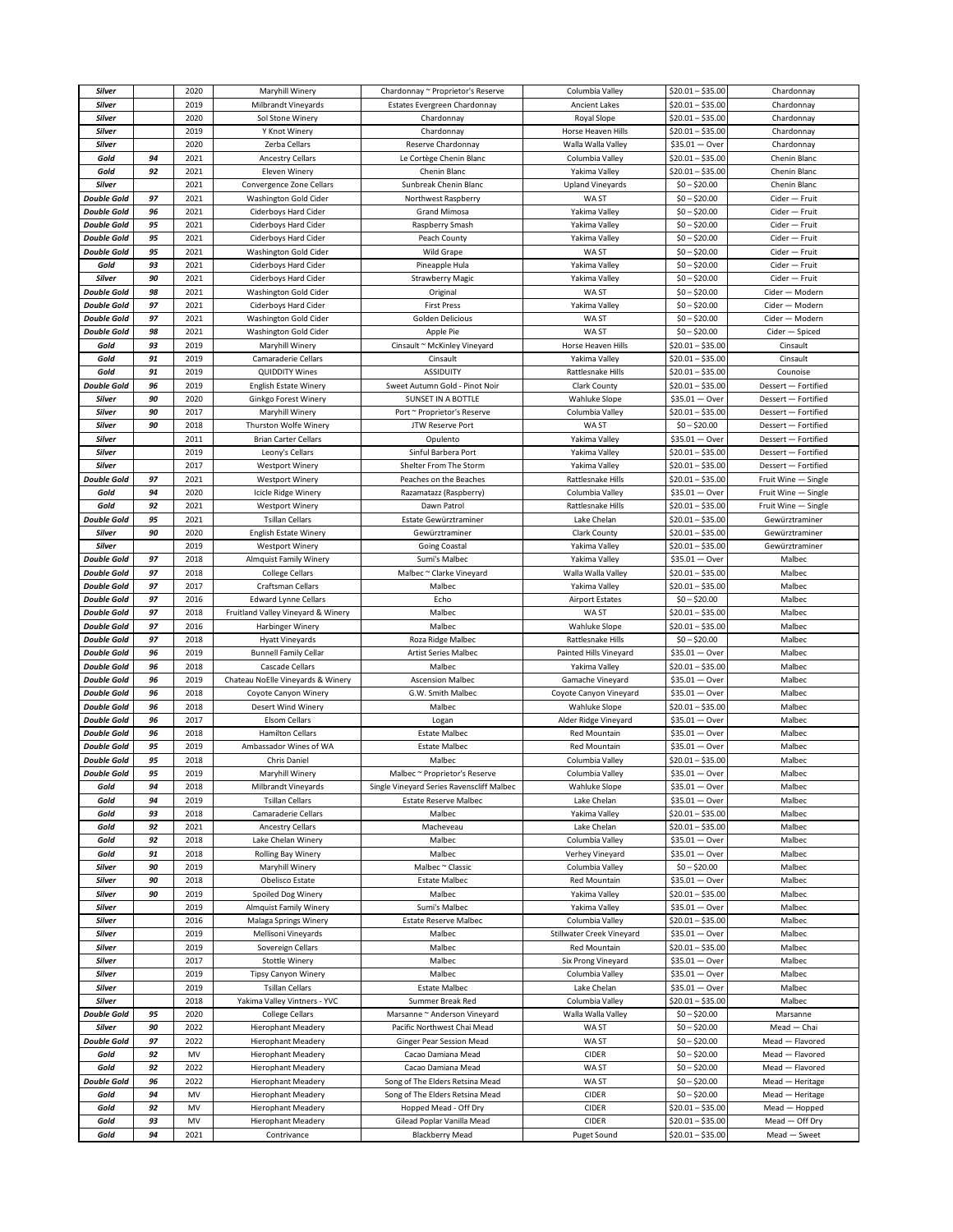| Silver                                   | 90       | MV           | Sky River Mead                                       | Solas Honeywine                       | WA ST                                  | $$20.01 - $35.00$                  | Mead - Sweet                                         |
|------------------------------------------|----------|--------------|------------------------------------------------------|---------------------------------------|----------------------------------------|------------------------------------|------------------------------------------------------|
| Silver                                   |          | MV           | Sky River Mead                                       | Rose Honeywine                        | WA ST                                  | $$0 - $20.00$                      | Mead - Sweet                                         |
| Gold                                     | 94       | MV           | <b>Hierophant Meadery</b>                            | Chrysopoeia Traditional Mead          | CIDER                                  | $$0 - $20.00$                      | Mead - Traditional                                   |
| Silver                                   | 90       | 2019         | <b>Stemilt Creek Winery</b>                          | <b>Caring Passion Merlot</b>          | Columbia Valley                        | $$20.01 - $35.00$                  | Merlot                                               |
|                                          |          |              |                                                      |                                       |                                        |                                    |                                                      |
| Silver                                   |          | 2018         | <b>ALIA Wines</b>                                    | Merlot                                | <b>Wahluke Slope</b>                   | $$35.01 - Over$                    | Merlot                                               |
| <b>Silver</b>                            |          | 2019         | <b>Aluel Cellars</b>                                 | Merlot                                | Columbia Valley                        | $$20.01 - $35.00$                  | Merlot                                               |
| Silver                                   |          | 2018         | Cascade Cellars                                      | Merlot                                | Yakima Valley                          | $$20.01 - $35.00$                  | Merlot                                               |
| Silver                                   |          | 2017         | <b>Cloudlift Cellars</b>                             | Panorama merlot                       | Columbia Valley                        | $$20.01 - $35.00$                  | Merlot                                               |
| Silver                                   |          | 2018         | <b>College Cellars</b>                               | Merlot ~ Clarke Vineyard              | Walla Walla Valley                     | $$20.01 - $35.00$                  | Merlot                                               |
| Silver                                   |          | 2018         | Cougar Crest Estate Winery                           | Merlot                                | Cougar Hills Vineyard                  | $$20.01 - $35.00$                  | Merlot                                               |
| Silver                                   |          | 2014         | <b>Elevation Cellars</b>                             | Merlot                                | Columbia Valley                        | $$20.01 - $35.00$                  | Merlot                                               |
| Silver                                   |          | 2020         | Eleven Winery                                        | <b>Montley Purist</b>                 | WA ST                                  | $$35.01 - Over$                    | Merlot                                               |
| Silver                                   |          | 2017         | <b>Eternal Wine</b>                                  | Rocket Man Red                        | Columbia Valley                        | $$20.01 - $35.00$                  | Merlot                                               |
|                                          |          |              |                                                      |                                       |                                        |                                    |                                                      |
| Silver                                   |          | 2017         | Fruitland Valley Vineyard & Winery                   | Merlot                                | WA ST                                  | $$20.01 - $35.00$                  | Merlot                                               |
| Silver                                   |          | 2018         | <b>Hightower Cellars</b>                             | Merlot                                | Red Mountain                           | $$20.01 - $35.00$                  | Merlot                                               |
| Silver                                   |          | 2019         | Liberty Lake Wine Cellars                            | Scooteney Flats Vineyard Merlot       | <b>Red Mountain</b>                    | $$20.01 - $35.00$                  | Merlot                                               |
| Silver                                   |          | 2019         | Mellisoni Vineyards                                  | Merlot                                | Stillwater Creek Vineyard              | \$35.01 — Over                     | Merlot                                               |
| Silver                                   |          | 2019         | Northstar Winery                                     | Merlot                                | Columbia Valley                        | $$35.01 - Over$                    | Merlot                                               |
| Silver                                   |          | 2019         | <b>Tsillan Cellars</b>                               | <b>Estate Merlot</b>                  | Lake Chelan                            | $$35.01 - Over$                    | Merlot                                               |
| Silver                                   |          | 2019         | Two Mountain Winery                                  | Merlot                                | Yakima Valley                          | $$20.01 - $35.00$                  | Merlot                                               |
| Silver                                   |          | 2019         | Upchurch Vineyard                                    | LTL Merlot                            | Red Mountain                           | $$20.01 - $35.00$                  | Merlot                                               |
| <b>Double Gold</b>                       | 95       | 2020         | Maryhill Winery                                      | Muscat Canelli                        | Columbia Valley                        | $$0 - $20.00$                      | Muscat Varietal                                      |
| Gold                                     | 94       | 2021         | Mellisoni Vineyards                                  |                                       |                                        | $$35.01 - Over$                    | <b>Muscat Varietal</b>                               |
|                                          |          |              |                                                      | Orange Muscat                         | LarcHill Vineyard                      |                                    |                                                      |
| Gold                                     | 93       | 2020         | Fruitland Valley Vineyard & Winery                   | Orange Muscat                         | WA ST                                  | $$20.01 - $35.00$                  | <b>Muscat Varietal</b>                               |
| Silver                                   | 90       | 2019         | Mellisoni Vineyards                                  | Nebbiolo                              | Mellisoni Estate                       | $$35.01 - Over$                    | Nebbiolo                                             |
| <b>Double Gold</b>                       | 100      | 2020         | Lacewing Cellars                                     | Rouge Pétillant Naturel               | Columbia Valley                        | $$20.01 - $35.00$                  | Pétillant Natural - Single                           |
| <b>Double Gold</b>                       | 96       | 2021         | <b>Ducleaux Cellars</b>                              | Call Sign Pet Nat                     | Columbia Valley                        | $$20.01 - $35.00$                  | Pétillant Natural - Single                           |
| <b>Double Gold</b>                       | 96       | 2017         | Cloudlift Cellars                                    | <b>Stratus Petit Verdot</b>           | Yakima Valley                          | $$35.01 - Over$                    | Petit Verdot                                         |
| Gold                                     | 93       | 2017         | <b>Bunnell Family Cellar</b>                         | Petit Verdot                          | Painted Hills Vineyard                 | $$35.01 - Over$                    | Petit Verdot                                         |
| Gold                                     | 93       | 2019         | Icicle Ridge Winery                                  | Petit Verdot                          | Columbia Valley                        | $$35.01 - Over$                    | Petit Verdot                                         |
| Gold                                     | 93       | 2019         | Liberty Lake Wine Cellars                            | Scooteney Flats Vineyard Petit Verdot | Red Mountain                           | $$20.01 - $35.00$                  | Petit Verdot                                         |
| Gold                                     | 92       | 2019         | <b>Eleven Winery</b>                                 | Petit Verdot                          | Yakima Valley                          | $$35.01 - Over$                    | Petit Verdot                                         |
|                                          | 90       | 2014         |                                                      |                                       |                                        | $$20.01 - $35.00$                  |                                                      |
| Silver                                   |          |              | Almquist Family Winery                               | Petit Verdot                          | Boushey Vineyard                       |                                    | Petit Verdot                                         |
| Silver                                   | 90       | 2018         | College Cellars                                      | Petit Verdot ~ Clarke Vineyard        | Walla Walla Valley                     | $$20.01 - $35.00$                  | Petit Verdot                                         |
| Silver                                   | 90       | 2019         | Palouse Winery                                       | "Pure Velvet" Petit Verdot            | Dineen Vineyards                       | $$35.01 - Over$                    | Petit Verdot                                         |
| Silver                                   | 90       | 2018         | Sol Stone Winery                                     | Petit Verdot                          | White Bluffs                           | $$35.01 - Over$                    | Petit Verdot                                         |
| Silver                                   | 90       | 2018         | Zerba Cellars                                        | Petit Verdot                          | Walla Walla Valley                     | $$35.01 - Over$                    | Petit Verdot                                         |
| <b>Silver</b>                            |          | 2019         | Long Cellars                                         | Reserve Petit Verdot                  | <b>Red Mountain</b>                    | $$35.01 - Over$                    | Petit Verdot                                         |
| Silver                                   |          | 2017         | Palencia Wine Company                                | El Viñador Petit Verdot               | <b>Wahluke Slope</b>                   | $$35.01 - Over$                    | Petit Verdot                                         |
| Silver                                   |          | 2019         | Thurston Wolfe Winery                                | Petit Verdot                          | Horse Heaven Hills                     | $$20.01 - $35.00$                  | Petit Verdot                                         |
| Gold                                     | 93       | 2019         | Palouse Winery                                       | "Black Pearl" Petite Sirah            | Portteus Vineyard                      | $$35.01 - Over$                    | Petite Sirah                                         |
| Gold                                     | 92       | 2019         | Almquist Family Winery                               | Petite Sirah                          | Portteus Vineyard                      | $$35.01 - Over$                    | Petite Sirah                                         |
| Gold                                     | 92       | 2016         | Celaeno Winery                                       | Petit Verdot                          | Stonetree Vineyard                     | $$20.01 - $35.00$                  | Petite Sirah                                         |
|                                          |          |              |                                                      |                                       |                                        |                                    |                                                      |
| Silver                                   |          | 2018         | Three of Cups                                        | Le Croyant Petite Sirah               | Heart of the Hill Vineyard             | $$20.01 - $35.00$                  | Petite Sirah                                         |
| Gold                                     | 93       | 2021         | <b>Tsillan Cellars</b>                               | <b>Estate Pinot Grigio</b>            | Lake Chelan                            | $$20.01 - $35.00$                  | Pinot Gris/Grigio                                    |
| Silver                                   |          | 2020         | Maryhill Winery                                      | Pinot Gris ~ Classic                  | Columbia Valley                        | $$0 - $20.00$                      | Pinot Gris/Grigio                                    |
| Silver                                   |          | 2021         | Mellisoni Vineyards                                  | Pinot Grigio                          | Mellisoni Estate                       | \$35.01 - Over                     | Pinot Gris/Grigio                                    |
| <b>Double Gold</b>                       | 98       | 2018         | <b>Hawkins Cellars</b>                               | <b>Estate Pinot Noir</b>              | Columbia Gorge                         | $$35.01 - Over$                    | Pinot Noir                                           |
| <b>Double Gold</b>                       | 96       | 2019         | Maryhill Winery                                      | Pinot Noir ~ Proprietor's Reserve     | Oregon Mountain Vineyard               | $$35.01 - Over$                    | Pinot Noir                                           |
| <b>Double Gold</b>                       | 96       | 2019         | Mellisoni Vineyards                                  | Pinot Noir                            | LarcHill Vineyard                      | $$35.01 - Over$                    | Pinot Noir                                           |
| Gold                                     | 94       | 2017         | van Loben Sels Cellars                               | Pinot Noir                            | Conner Lee Vineyard                    | \$35.01<br>— Over                  | Pinot Noir                                           |
| Gold                                     | 92       | 2019         | Spoiled Dog Winery                                   | <b>Estate Pinot Noir</b>              | Puget Sound                            | $$35.01 - Over$                    | Pinot Noir                                           |
| Silver                                   | 90       | 2020         | Maury Island Winery                                  | <b>Estate Pinot Noir</b>              | Puget Sound                            | $$20.01 - $35.00$                  | Pinot Noir                                           |
| <b>Silver</b>                            | 90       | 2021         | Mellisoni Vineyards                                  | 180 Degrees Pinot Noir 100%           | LarcHill Vineyard                      | $$35.01 - Over$                    | Pinot Noir                                           |
| Silver                                   |          | 2019         | <b>Almquist Family Winery</b>                        | Bewitched Winemaker Pinot Noir        | Rattlesnake Hills                      | $$35.01 - Over$                    | Pinot Noir                                           |
| Silver                                   |          | 2015         |                                                      |                                       |                                        | $$20.01 - $35.00$                  |                                                      |
|                                          |          |              | Celaeno Winery                                       | Pinot Noir                            | Antoine Creek                          |                                    | Pinot Noir                                           |
| <b>Silver</b>                            |          | 2020         | GLM Wine Co.                                         | Pinot Noir Nouveau                    | <b>Rattlesnake Hills</b>               | $$20.01 - $35.00$                  | Pinot Noir                                           |
| Silver                                   |          | 2019         | Lagana Cellars                                       | Breezy Slope Vineyard Pinot Noir      | Walla Walla Valley                     | $$35.01 - Over$                    | Pinot Noir                                           |
| <b>Double Gold</b>                       | 98       | 2018         | Siren Song Estate Winery                             | Viaggio                               | Wahluke Slope                          | $$35.01 - Over$                    | Primitivo                                            |
| <b>Double Gold</b>                       | 96       | 2019         | Maryhill Winery                                      | Primitivo ~ Art Den Hoed              | Columbia Valley                        | $$20.01 - $35.00$                  | Primitivo                                            |
| <b>Silver</b>                            |          | 2019         | Coyote Canyon Winery                                 | Primitivo                             | Horse Heaven Hills                     | Unknown                            | Primitivo                                            |
| <b>Double Gold</b>                       | 97       | 2017         | <b>Elsom Cellars</b>                                 | Isabella                              | Columbia Valley                        | $$35.01 - Over$                    | Red Bordeaux - Left Bank                             |
| <b>Double Gold</b>                       | 97       | 2019         | Laterus                                              | Megalith                              | Red Mountain                           | $$35.01 - Over$                    | Red Bordeaux - Left Bank                             |
| <b>Double Gold</b>                       | 95       | 2018         | Chris Daniel                                         | Ten23                                 | Columbia Valley                        | $$20.01 - $35.00$                  | Red Bordeaux - Left Bank                             |
| Gold                                     | 93       | 2019         | Pomeroy Cellars                                      | PPR - Ranch Hand's Red                | Yakima Valley                          | $$0 - $20.00$                      | Red Bordeaux - Left Bank                             |
| Gold                                     | 93       | 2018         | Pomeroy Cellars                                      | Farm Hand's Red                       | Yakima Valley                          | \$20.01 - \$35.00                  | Red Bordeaux - Left Bank                             |
| <b>Double Gold</b>                       | 95       | 2018         | <b>Hamilton Cellars</b>                              | Estate Bona Vita                      | Red Mountain                           | $$35.01 - Over$                    | Red Bordeaux - Right Bank                            |
| Gold                                     | 94       | 2019         |                                                      |                                       |                                        |                                    |                                                      |
|                                          |          |              | <b>Basalt Cellars</b>                                | Rim Rock Red                          | WA ST                                  | $$20.01 - $35.00$                  | Red Bordeaux - Right Bank                            |
| Gold                                     | 93       | 2019         | <b>DeLille Cellars</b>                               | D <sub>2</sub>                        | Columbia Valley                        | $$35.01 - Over$                    | Red Bordeaux - Right Bank                            |
| Gold                                     | 93       | 2017         | <b>Stottle Winery</b>                                | <b>Big Eddie</b>                      | Columbia Valley                        | \$35.01 — Over                     | Red Bordeaux - Right Bank                            |
| Gold                                     | 92       | 2016         | <b>Blooms Winery</b>                                 | Mélange                               | Rattlesnake Hills                      | $$20.01 - $35.00$                  | Red Bordeaux - Right Bank                            |
| <b>Double Gold</b>                       | 97       | 2019         | Chris James Cellars                                  | Claret                                | Columbia Valley                        | $$35.01 - Over$                    | Red Bordeaux-Style Blend                             |
| <b>Double Gold</b>                       | 97       | 2019         | <b>Evoke Winery</b>                                  | Oh! Orgasmic Meritage                 | Columbia Valley                        | $$35.01 - Over$                    | Red Bordeaux-Style Blend                             |
| <b>Double Gold</b>                       | 97       | 2018         | Golden Ridge Cellars                                 | Estate Red                            | Walla Walla Valley                     | $$35.01 - Over$                    | Red Bordeaux-Style Blend                             |
| <b>Double Gold</b>                       | 97       | 2019         | Welcome Road                                         | Chaton                                | Yakima Valley                          | $$20.01 - $35.00$                  | Red Bordeaux-Style Blend                             |
| <b>Double Gold</b>                       |          |              |                                                      | Trentenaire                           | Columbia Valley                        | $$35.01 - Over$                    | Red Bordeaux-Style Blend                             |
|                                          | 96       | 2016         |                                                      |                                       |                                        |                                    |                                                      |
|                                          |          |              | <b>Brian Carter Cellars</b>                          |                                       |                                        |                                    |                                                      |
| <b>Double Gold</b>                       | 96       | 2018         | Chateau NoElle Vineyards & Winery                    | Numinous Claret                       | Gamache Vineyard                       | $$35.01 - Over$                    | Red Bordeaux-Style Blend                             |
| <b>Double Gold</b><br><b>Double Gold</b> | 96<br>96 | 2018<br>2019 | Cougar Crest Estate Winery<br><b>DeLille Cellars</b> | Anniversary Cuvée<br>Minuit           | Cougar Hills Vineyard<br>Yakima Valley | $$35.01 - Over$<br>$$35.01 - Over$ | Red Bordeaux-Style Blend<br>Red Bordeaux-Style Blend |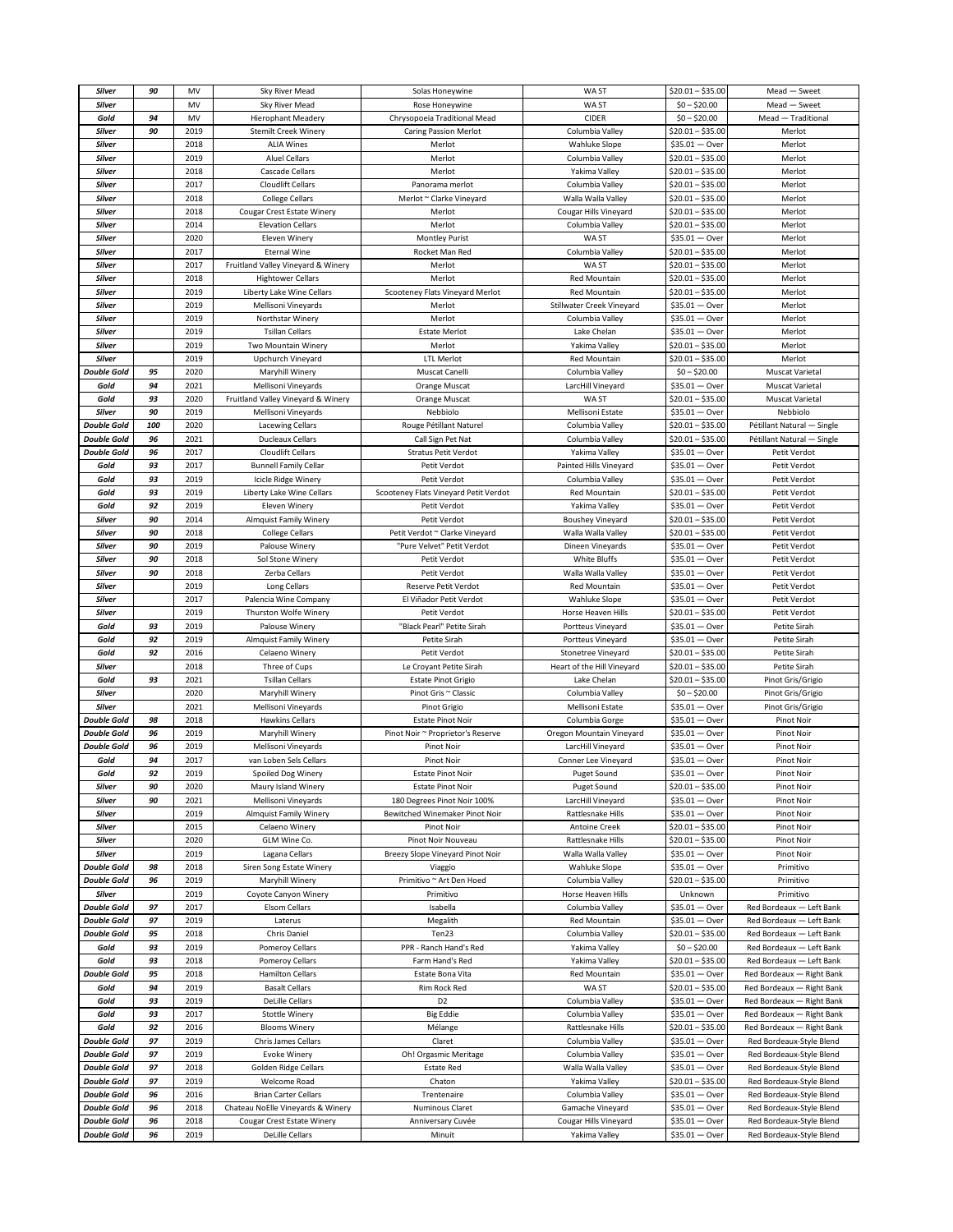| <b>Double Gold</b> | 96 | 2020       | Saviah Cellars                         | The Jack Red Wine (RB)               | Columbia Valley           | $$0 - $20.00$       | Red Bordeaux-Style Blend     |
|--------------------|----|------------|----------------------------------------|--------------------------------------|---------------------------|---------------------|------------------------------|
| <b>Double Gold</b> | 95 | 2019       | Eleven Winery                          | La Ronde                             | WA ST                     | $$35.01 - Over$     | Red Bordeaux-Style Blend     |
| Gold               | 94 | 2019       | Armstrong Family Winery                | <b>Four Birds</b>                    | Columbia Valley           | $$20.01 - $35.00$   | Red Bordeaux-Style Blend     |
|                    |    |            |                                        |                                      |                           |                     |                              |
| Gold               | 94 | 2016       | <b>Brian Carter Cellars</b>            | Le Coursier                          | Columbia Valley           | $$20.01 - $35.00$   | Red Bordeaux-Style Blend     |
| Gold               | 94 | 2019       | L'Ecole No. 41                         | Ferguson Estate Vineyard             | Walla Walla Valley        | $$35.01 - Over$     | Red Bordeaux-Style Blend     |
| Gold               | 94 | 2018       | <b>Plumb Cellars</b>                   | Damn Straight                        | Columbia Valley           | \$35.01<br>— Over   | Red Bordeaux-Style Blend     |
| Gold               | 93 | 2018       | Arbor Crest Wine Cellars               | Dionysus Meritage                    | Columbia Valley           | $$35.01 - Over$     | Red Bordeaux-Style Blend     |
| Gold               | 93 | 2017       | <b>Brian Carter Cellars</b>            | Solesce                              | Columbia Valley           | $$35.01 - Over$     | Red Bordeaux-Style Blend     |
| Gold               | 93 | 2014       | <b>Elevation Cellars</b>               | Monolith                             | Columbia Valley           | $$35.01 - Over$     | Red Bordeaux-Style Blend     |
| Gold               | 93 | 2017       | Henry Earl Estates                     | 1st & Main Red Blend                 | Columbia Valley           | $$20.01 - $35.00$   | Red Bordeaux-Style Blend     |
| Gold               | 93 | 2018       | Palouse Winery                         | "Poet" Blend                         | Two Blondes Vineyard      | \$35.01<br>— Over   | Red Bordeaux-Style Blend     |
| Gold               | 93 | 2019       | Parejas Cellars                        | Appaloosa Red                        | Lewis & Clark Valley      | $$35.01 - Over$     | Red Bordeaux-Style Blend     |
| Gold               | 92 | 2018       | <b>Ancestry Cellars</b>                | Provocant                            | Columbia Valley           | $$20.01 - $35.00$   | Red Bordeaux-Style Blend     |
| Gold               | 92 | 2018       | <b>Black Heron</b>                     | Treasure                             | Red Mountain              | $$20.01 - $35.00$   | Red Bordeaux-Style Blend     |
|                    | 92 | 2019       |                                        |                                      |                           |                     |                              |
| Gold               |    |            | Maryhill Winery                        | Serendipity ~ Proprietor's Reserve   | Columbia Valley           | $$35.01 - Over$     | Red Bordeaux-Style Blend     |
| Gold               | 92 | 2019       | Palouse Winery                         | "Masquerade" Blend                   | Rattlesnake Hills         | $$35.01 - Over$     | Red Bordeaux-Style Blend     |
| Gold               | 92 | 2019       | Palouse Winery                         | "Eclipse" Blend                      | Rattlesnake Hills         | $$35.01 - Over$     | Red Bordeaux-Style Blend     |
| Gold               | 92 | 2019       | Upchurch Vineyard                      | Counterpart                          | Red Mountain              | \$35.01<br>— Over   | Red Bordeaux-Style Blend     |
| Gold               | 91 | <b>NV</b>  | Lake Chelan Winery                     | <b>Exclusive Red IX</b>              | Lake Chelan               | $$35.01 - Over$     | Red Bordeaux-Style Blend     |
| Silver             | 90 | 2019       | Camaraderie Cellars                    | Grâce                                | Columbia Valley           | $$35.01 - Over$     | Red Bordeaux-Style Blend     |
| <b>Silver</b>      | 90 | 2018       | Sol Stone Winery                       | Ruby                                 | Columbia Valley           | $$20.01 - $35.00$   | Red Bordeaux-Style Blend     |
| Silver             | 90 | 2019       | <b>Tipsy Canyon Winery</b>             | Mélange Noir (RB)                    | WA ST                     | $$35.01 - Over$     | Red Bordeaux-Style Blend     |
| <b>Silver</b>      |    | 2019       | <b>Aluel Cellars</b>                   | Coat of Arms                         | Columbia Valley           | $$35.01 - Over$     | Red Bordeaux-Style Blend     |
| <b>Silver</b>      |    | 2018       | Camaraderie Cellars                    | Grâce                                | Columbia Valley           | $$35.01 - Over$     | Red Bordeaux-Style Blend     |
| Silver             |    | 2018       | Convergence Zone Cellars               | Storm Front Red Blend                | Columbia Valley           | $$20.01 - $35.00$   | Red Bordeaux-Style Blend     |
| <b>Silver</b>      |    | 2018       | <b>Henry Earl Estates</b>              | Homesteader                          | Red Mountain              | $$35.01 - Over$     | Red Bordeaux-Style Blend     |
| Silver             |    | 2018       | <b>Hightower Cellars</b>               | Out of Line Estate                   | <b>Red Mountain</b>       | \$35.01<br>— Over   | Red Bordeaux-Style Blend     |
|                    |    |            |                                        |                                      |                           |                     |                              |
| <b>Silver</b>      |    | 2017       | Nota Bene Cellars                      | Arianses Vineyard                    | <b>Wahluke Slope</b>      | $$20.01 - $35.00$   | Red Bordeaux-Style Blend     |
| Silver             |    | 2019       | Pomeroy Cellars                        | Michelle's Meritage                  | Yakima Valley             | \$35.01<br>– Over   | Red Bordeaux-Style Blend     |
| <b>Silver</b>      |    | 2017       | Pondera Winery                         | SVS ~ Stillwater Creek Vineyard      | Royal Slope               | $$35.01 - Over$     | Red Bordeaux-Style Blend     |
| Gold               | 93 | 2019       | Wilridge Vineyard, Winery & Distillery | <b>Estate Sagrantino</b>             | Naches Heights            | $$35.01 - Over$     | Red Italian                  |
| <b>Double Gold</b> | 97 | 2018       | Martinez & Martinez                    | César Red Wine                       | Horse Heaven Hills        | $$20.01 - $35.00$   | Red Proprietary Blend        |
| <b>Double Gold</b> | 97 | MV         | <b>Stemilt Creek Winery</b>            | Boss Lady Red Blend                  | Columbia Valley           | $$20.01 - $35.00$   | <b>Red Proprietary Blend</b> |
| <b>Double Gold</b> | 96 | 2016       | Malaga Springs Winery                  | AlyKat Red                           | Columbia Valley           | $$20.01 - $35.00$   | Red Proprietary Blend        |
| <b>Double Gold</b> | 96 | 2019       | <b>Tsillan Cellars</b>                 | Estate Piccolo Rosso                 | Lake Chelan               | $$20.01 - $35.00$   | Red Proprietary Blend        |
| <b>Double Gold</b> | 96 | 2019       | Welcome Road                           | Atelier                              | Yakima Valley             | $$20.01 - $35.00$   | Red Proprietary Blend        |
| <b>Double Gold</b> | 95 | 2019       | Long Cellars                           | "TANKERÉ" Premium Red Blend          | Yakima Valley             | $$35.01 - Over$     | Red Proprietary Blend        |
| <b>Double Gold</b> | 95 | 2017       | Yakima Valley Vintners - YVC           | Senioritis Red                       | Columbia Valley           | $$20.01 - $35.00$   | <b>Red Proprietary Blend</b> |
| Gold               | 94 | 2019       | <b>Barili Cellars</b>                  | Red Ass Red                          | Columbia Valley           | $$20.01 - $35.00$   | Red Proprietary Blend        |
| Gold               | 94 | 2018       | Desert Wind Winery                     | <b>RUAH</b>                          | <b>Wahluke Slope</b>      | $$20.01 - $35.00$   | <b>Red Proprietary Blend</b> |
| Gold               | 94 | 2018       | EFESTE                                 | <b>Tough Guy</b>                     | Red Mountain              | $$35.01 - Over$     | Red Proprietary Blend        |
| Gold               | 94 | 2014       | Ginkgo Forest Winery                   | Ginkgo Red                           | <b>Wahluke Slope</b>      | $$20.01 - $35.00$   | Red Proprietary Blend        |
| Gold               | 94 | 2017       | <b>Golden Ridge Cellars</b>            | Hunter's Blend                       | Columbia Valley           | $$20.01 - $35.00$   | Red Proprietary Blend        |
|                    | 94 | 2020       |                                        |                                      |                           |                     |                              |
| Gold               |    |            | Thurston Wolfe Winery                  | JTW's Blend                          | Horse Heaven Hills        | $$0 - $20.00$       | Red Proprietary Blend        |
| Gold               | 93 | 2018       | <b>Brian Carter Cellars</b>            | Abracadabra                          | Columbia Valley           | $$20.01 - $35.00$   | Red Proprietary Blend        |
| Gold               | 93 | 2019       | <b>Dusty Cellars Winery</b>            | Xerxes                               | WA ST                     | $$20.01 - $35.00$   | Red Proprietary Blend        |
| Gold               | 93 | 2020       | Maryhill Winery                        | Winemaker's Red                      | Columbia Valley           | $$0 - $20.00$       | <b>Red Proprietary Blend</b> |
| Gold               | 93 | 2019       | Mellisoni Vineyards                    | Forte Rosso                          | Stillwater Creek Vineyard | \$35.01 - Over      | Red Proprietary Blend        |
| Gold               | 93 | 2019       | <b>Tipsy Canyon Winery</b>             | Mélange Rouge                        | WA ST                     | $$35.01 - Over$     | Red Proprietary Blend        |
| Gold               | 92 | 2019       | Ambassador Wines of WA                 | <b>Estate Envoy</b>                  | Red Mountain              | \$35.01<br>— Over   | <b>Red Proprietary Blend</b> |
| Gold               | 92 | 2019       | Mellisoni Vineyards                    | PMS                                  | Lake Chelan               | \$35.01<br>$-$ Over | <b>Red Proprietary Blend</b> |
| Gold               | 92 | 2017       | Northwest Cellars Winery               | "R" Red Blend                        | Columbia Valley           | $$20.01 - $35.00$   | Red Proprietary Blend        |
| Gold               | 92 | 2019       | Sovereign Cellars                      | Cuvée                                | Red Mountain              | \$35.01 $-$ Over    | Red Proprietary Blend        |
| Gold               | 92 | 2019       | Thurston Wolfe Winery                  | Dr. Wolfe's Family Red               | Horse Heaven Hills        | $$0 - $20.00$       | Red Proprietary Blend        |
| Gold               | 92 | 2017       | Yakima Valley Vintners - YVC           | Red Backpack Red                     | Columbia Valley           | $$20.01 - $35.00$   | Red Proprietary Blend        |
| Gold               | 91 | 2017       | <b>Brian Carter Cellars</b>            | Tuttorosso                           | Yakima Valley             | $$20.01 - $35.00$   | Red Proprietary Blend        |
| Gold               | 91 | 2018       | Martinez & Martinez                    | Lonzo                                | Horse Heaven Hills        | $$35.01 - Over$     | Red Proprietary Blend        |
| Gold               | 91 | 2019       | Three Rivers Winery                    | Svelte                               | Columbia Valley           | $$35.01 - Over$     | Red Proprietary Blend        |
| Silver             | 90 | 2015       | <b>Blooms Winery</b>                   | Poetic                               | Rattlesnake Hills         | $$35.01 - Over$     | Red Proprietary Blend        |
| Silver             | 90 | 2016       | <b>Brian Carter Cellars</b>            | Corrida Gran Reserva                 | Columbia Valley           | $$35.01 - Over$     | Red Proprietary Blend        |
| <b>Silver</b>      | 90 | 2019       | <b>Hightower Cellars</b>               | Murray Red Blend                     | Red Mountain              | $$20.01 - $35.00$   | Red Proprietary Blend        |
| <b>Silver</b>      | 90 | 2019       | Perennial Vintners                     | Rubrus                               | Puget Sound               | $$20.01 - $35.00$   | Red Proprietary Blend        |
| <b>Silver</b>      |    | 2018       | <b>Almquist Family Winery</b>          | Raven's Petit(e)                     | Yakima Valley             | \$35.01<br>— Over   | Red Proprietary Blend        |
| Silver             |    | 2019       | Ambassador Wines of WA                 | <b>Estate Minister</b>               | Red Mountain              | \$35.01<br>— Over   | Red Proprietary Blend        |
| <b>Silver</b>      |    | 2019       | Icicle Ridge Winery                    | <b>Reserve Blend</b>                 | Columbia Valley           | \$35.01<br>$-$ Over | Red Proprietary Blend        |
| <b>Silver</b>      |    | 2019       | Liberty Lake Wine Cellars              |                                      | Red Mountain              |                     |                              |
|                    |    |            |                                        | Heritage Reserve                     |                           | $$35.01 - Over$     | Red Proprietary Blend        |
| Silver             |    | 2019       | Mellisoni Vineyards                    | <b>Best Friends</b>                  | Stillwater Creek Vineyard | \$35.01<br>- Over   | Red Proprietary Blend        |
| <b>Silver</b>      |    | ${\sf MV}$ | Parejas Cellars                        | Ravishing House Red                  | Columbia Valley           | $$35.01 - Over$     | Red Proprietary Blend        |
| <b>Silver</b>      |    | 2019       | Pomeroy Cellars                        | Lucia 47 Red Blend                   | DuBrul Vineyard           | $$35.01 - Over$     | Red Proprietary Blend        |
| <b>Silver</b>      |    | 2019       | Sovereign Cellars                      | Finnigan's Daughter Claret           | Red Mountain              | $$20.01 - $35.00$   | Red Proprietary Blend        |
| Silver             |    | 2017       | <b>Stottle Winery</b>                  | Homme                                | Destiny Ridge Vineyard    | $$35.01 - Over$     | Red Proprietary Blend        |
| <b>Double Gold</b> | 99 | 2018       | Northwest Cellars Winery               | Madrigal                             | Columbia Valley           | $$20.01 - $35.00$   | Red Rhône                    |
| <b>Double Gold</b> | 97 | 2017       | Nota Bene Cellars                      | Una Notte GSM Blend                  | Columbia Valley           | $$20.01 - $35.00$   | Red Rhône                    |
| <b>Double Gold</b> | 97 | 2020       | Sightglass Cellars                     | Syrah / Grenache                     | Columbia Valley           | $$20.01 - $35.00$   | Red Rhône                    |
| <b>Double Gold</b> | 96 | 2019       | <b>Almquist Family Winery</b>          | Winemaker's Jubilation               | Yakima Valley             | $$35.01 - Over$     | Red Rhône                    |
| <b>Double Gold</b> | 96 | 2019       | Laterus                                | The Hallows                          | Columbia Valley           | $$35.01 - Over$     | Red Rhône                    |
| <b>Double Gold</b> | 96 | 2019       | Port Townsend Vineyards                | Dix-Neuf                             | Horse Heaven Hills        | $$35.01 - Over$     | Red Rhône                    |
| <b>Double Gold</b> | 95 | 2019       | Maryhill Winery                        | Marvell ~ Elephant Mountain Vineyard | Rattlesnake Hills         | $$20.01 - $35.00$   | Red Rhône                    |
|                    | 94 | 2019       | <b>Evoke Winery</b>                    | Let's Dance red blend                | Columbia Valley           | $$35.01 - Over$     | Red Rhône                    |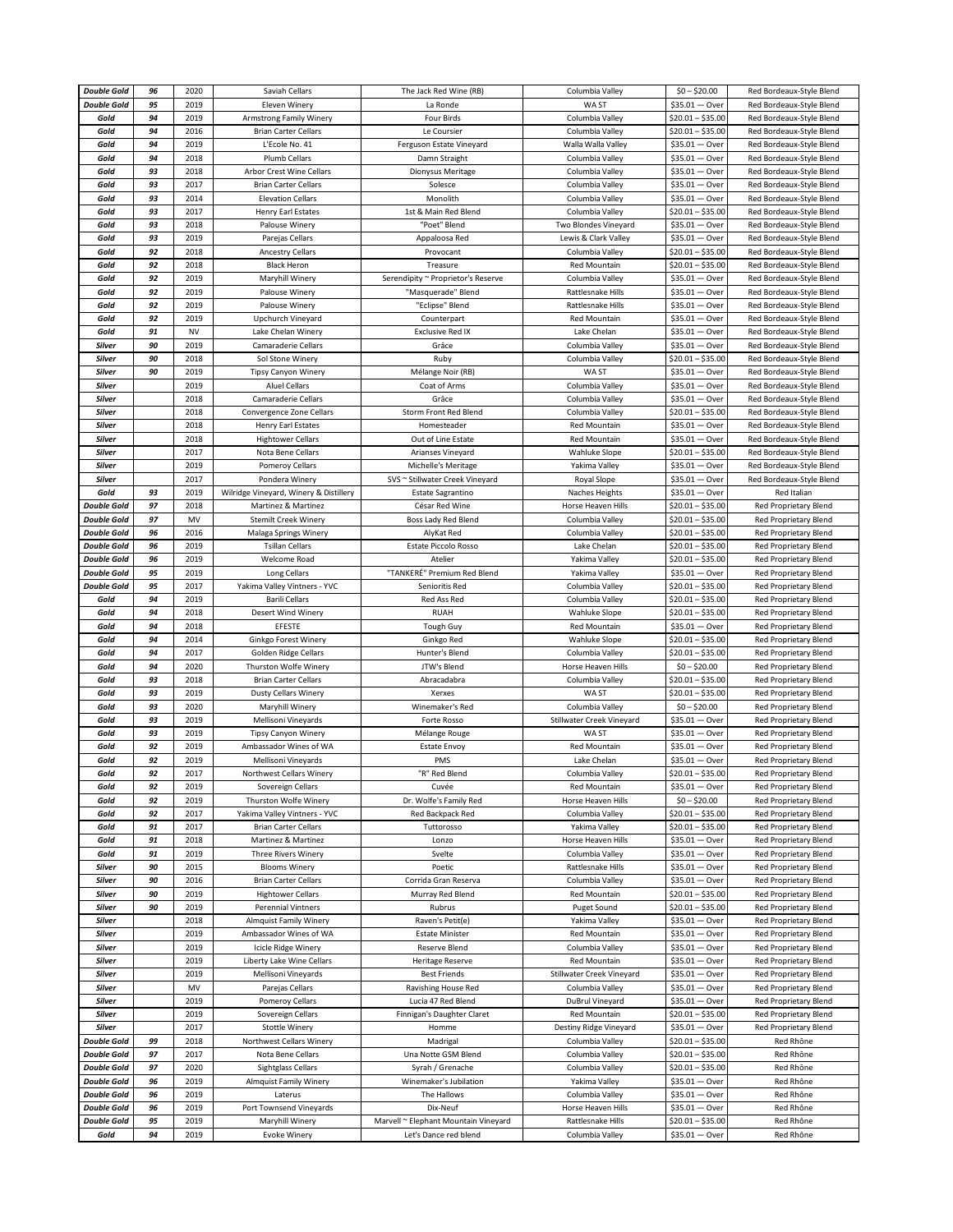| Gold               | 94       | 2020         | Thurston Wolfe Winery                    | GSM                                                    | Horse Heaven Hills                  | $$20.01 - $35.00$                    | Red Rhône                |
|--------------------|----------|--------------|------------------------------------------|--------------------------------------------------------|-------------------------------------|--------------------------------------|--------------------------|
| Gold               | 93       | 2019         | <b>Almquist Family Winery</b>            | Kira's Cuvée                                           | Yakima Valley                       | $$35.01 - Over$                      | Red Rhône                |
| Gold               | 92       | 2018         | <b>Brian Carter Cellars</b>              | Byzance                                                | Columbia Valley                     | $$35.01 - Over$                      | Red Rhône                |
| Gold               | 92       | 2017         | <b>Cloudlift Cellars</b>                 | Zephyr GSM                                             | Columbia Valley                     | $$20.01 - $35.00$                    | Red Rhône                |
|                    | 90       | 2018         |                                          |                                                        |                                     |                                      |                          |
| Silver             |          |              | <b>Almquist Family Winery</b>            | Winemaker's Jubilation                                 | Yakima Valley                       | $$35.01 - Over$                      | Red Rhône                |
| Silver             | 90       | 2019         | DaMa Wines                               | GSM                                                    | Lonesome Spring Vineyard            | $$35.01 - Over$                      | Red Rhône                |
| <b>Silver</b>      | 90       | 2018         | <b>Hawkins Cellars</b>                   | Caldera Red                                            | Yakima Valley                       | $$35.01 - Over$                      | Red Rhône                |
| <b>Silver</b>      | 90       | 2016         | Newhouse Family Vineyards                | Scion                                                  | <b>Upland Vineyards</b>             | $$35.01 - Over$                      | Red Rhône                |
| Silver             | 90       | 2019         | Three of Cups                            | Le Judgement GSM                                       | Columbia Valley                     | $$20.01 - $35.00$                    | Red Rhône                |
| <b>Silver</b>      | 90       | 2019         | Wilridge Vineyard, Winery & Distillery   | Estate Syrah-Mourvèdre                                 | Naches Heights                      | $$35.01 - Over$                      | Red Rhône                |
| Silver             | 90       | 2018         | Winescape                                | <b>GSM</b>                                             | Columbia Valley                     | $$35.01 - Over$                      | Red Rhône                |
| Silver             |          | 2018         | Almquist Family Winery                   | Kira's Cuvée                                           | Yakima Valley                       | $$35.01 - Over$                      | Red Rhône                |
| Silver             |          | 2019         | T2 Cellar                                | <b>GSM</b>                                             | Columbia Valley                     | \$20.01 – \$35.00                    | Red Rhône                |
| <b>Silver</b>      |          | 2016         | Wind Rose Cellars                        | Hunters Red                                            | Yakima Valley                       | $$20.01 - $35.00$                    | Red Rhône                |
|                    |          |              |                                          |                                                        |                                     |                                      |                          |
| <b>Double Gold</b> | 98       | 2018         | Martin-Scott Winery                      | Montepulciano                                          | Horse Heaven Hills                  | $$35.01 - Over$                      | <b>Red Varietal</b>      |
| <b>Double Gold</b> | 98       | 2016         | Stavalaura Vineyards & Winery            | Zweigelt                                               | WA ST                               | $$35.01 - Over$                      | <b>Red Varietal</b>      |
| <b>Double Gold</b> | 97       | 2018         | Yakima Valley Vintners - YVC             | Foreign Exchange ~ Touriga Naçional                    | Yakima Valley                       | $$20.01 - $35.00$                    | <b>Red Varietal</b>      |
| <b>Double Gold</b> | 95       | 2019         | <b>Evoke Winery</b>                      | Oh! Orgasmic Tannat                                    | Columbia Valley                     | $$35.01 - Over$                      | <b>Red Varietal</b>      |
| <b>Double Gold</b> | 95       | 2018         | Martin-Scott Winery                      | Graciano                                               | Red Mountain                        | $$35.01 - Over$                      | <b>Red Varietal</b>      |
| Gold               | 93       | 2019         | <b>Hyatt Vineyards</b>                   | Roza Ridge Saperavi                                    | Rattlesnake Hills                   | $$0 - $20.00$                        | <b>Red Varietal</b>      |
| Gold               | 93       | 2018         | <b>Rolling Bay Winery</b>                | Graciano                                               | <b>Upland Vineyards</b>             | $$35.01 - Over$                      | <b>Red Varietal</b>      |
| Gold               | 93       | 2014         | Stavalaura Vineyards & Winery            | Golubok                                                | WA ST                               | $$35.01 - Over$                      | <b>Red Varietal</b>      |
| Gold               | 92       | 2014         | Stavalaura Vineyards & Winery            | Zweigelt                                               | WA ST                               | \$20.01 - \$35.00                    | <b>Red Varietal</b>      |
|                    |          |              |                                          |                                                        |                                     |                                      |                          |
| Gold               | 92       | 2016         | Stavalaura Vineyards & Winery            | Golubok                                                | WA ST                               | $$35.01 - Over$                      | <b>Red Varietal</b>      |
| Silver             | 90       | 2019         | Maryhill Winery                          | Dolcetto ~ Art Den Hoed Vineyard                       | Columbia Valley                     | $$20.01 - $35.00$                    | <b>Red Varietal</b>      |
| Silver             |          | 2019         | <b>Basalt Cellars</b>                    | Dolcetto                                               | Walla Walla Valley                  | $$20.01 - $35.00$                    | <b>Red Varietal</b>      |
| <b>Double Gold</b> | 98       | 2019         | <b>College Cellars</b>                   | <b>Riesling Bacchus Vineyard</b>                       | Columbia Valley                     | $$0 - $20.00$                        | Riesling                 |
| <b>Double Gold</b> | 97       | 2019         | Chateau Ste. Michelle & Dr. Loosen Erica | <b>Eroica Gold Riesling</b>                            | Columbia Valley                     | $$20.01 - $35.00$                    | Riesling                 |
| <b>Double Gold</b> | 97       | MV           | Page Cellars                             | Riesling                                               | Columbia Valley                     | $$20.01 - $35.00$                    | Riesling                 |
| <b>Double Gold</b> | 96       | 2021         | <b>Ancestry Cellars</b>                  | <b>Reminiscence Riesling</b>                           | Lake Chelan                         | $$20.01 - $35.00$                    | Riesling                 |
| <b>Double Gold</b> | 96       | 2018         | Chateau Ste. Michelle & Dr. Loosen Erica | Eroica XLC Dry Riesling                                | Columbia Valley                     | $$35.01 - Over$                      | Riesling                 |
| <b>Double Gold</b> | 95       | 2021         | Chateau Ste. Michelle                    | Dry Riesling                                           | Columbia Valley                     | $$0 - $20.00$                        | Riesling                 |
| Gold               | 93       | 2020         | Chateau Ste. Michelle & Dr. Loosen Erica | <b>Eroica Riesling</b>                                 | Columbia Valley                     | $$0 - $20.00$                        | Riesling                 |
|                    |          |              |                                          |                                                        |                                     |                                      |                          |
| Gold               | 93       | 2021         | <b>Tsillan Cellars</b>                   | <b>Estate Riesling</b>                                 | Lake Chelan                         | $$20.01 - $35.00$                    | Riesling                 |
| Gold               | 92       | 2021         | EFESTE                                   | <b>Evergreen Riesling</b>                              | <b>Ancient Lakes</b>                | $$20.01 - $35.00$                    | Riesling                 |
| Gold               | 92       | 2021         | Mellisoni Vineyards                      | Riesling                                               | Mellisoni Estate                    | $$35.01 - Over$                      | Riesling                 |
| Gold               | 92       | 2020         | <b>Stemilt Creek Winery</b>              | <b>Sweet Adelaide Riesling</b>                         | Columbia Valley                     | $$0 - $20.00$                        | Riesling                 |
| <b>Silver</b>      | 90       | 2021         | <b>August Forest</b>                     | Riesling                                               | Columbia Valley                     | $$35.01 - Over$                      | Riesling                 |
| <b>Silver</b>      | 90       | 2021         | Three Rivers Winery                      | <b>Bacchus Vineyard Riesling</b>                       | White Bluffs                        | $$20.01 - $35.00$                    | Riesling                 |
| Silver             | 90       | 2021         | Two Mountain Winery                      | Riesling                                               | Rattlesnake Hills                   | $$0 - $20.00$                        | Riesling                 |
| Silver             | 90       | 2020         | Winescape                                | Riesling                                               | Yakima Valley                       | $$20.01 - $35.00$                    | Riesling                 |
| Silver             |          | 2019         | <b>Elevation Cellars</b>                 | <b>Imperium Riesling</b>                               | Lawrence Vineyard                   | $$0 - $20.00$                        | Riesling                 |
| Silver             |          | 2020         | <b>Hyatt Vineyards</b>                   | Hyatt Lynda's Riesling                                 | Rattlesnake Hills                   | $$0 - $20.00$                        | Riesling                 |
|                    |          | 2021         |                                          |                                                        |                                     |                                      |                          |
| <b>Double Gold</b> | 95       |              | <b>Barrel Springs</b>                    | <b>Blushing Brook</b>                                  | Yakima Valley                       | $$0 - $20.00$                        | Rosé - Blended           |
| <b>Double Gold</b> | 95       | 2021         | Saviah Cellars                           | The Jack Rosé                                          | Columbia Valley                     | $$0 - $20.00$                        | Rosé - Blended           |
| Gold               | 94       | 2021         | EFESTE                                   | Rosé                                                   | Yakima Valley                       | $$20.01 - $35.00$                    | Rosé - Blended           |
| Gold               | 94       | 2020         | Maryhill Winery                          | Rosé ~ Proprietor's Reserve (Rhone)                    | Columbia Valley                     | $$20.01 - $35.00$                    | Rosé<br>— Blended        |
| Gold               | 94       | 2021         | <b>Westport Winery</b>                   | Humu Humu Nuku Nuku Apua'a                             | Rattlesnake Hills                   | $$20.01 - $35.00$                    | Rosé - Blended           |
| Gold               | 93       | 2021         | Locus Wines                              | 7 Mile Rosé                                            | Rattlesnake Hills                   | $$0 - $20.00$                        | Rosé - Blended           |
| Gold               | 93       | 2021         | Two Mountain Winery                      | Rosé (CF CS)                                           | <b>Rattlesnake Hills</b>            | $$20.01 - $35.00$                    | - Blended<br>Rosé        |
| Gold               | 92       | 2021         | Chateau Ste. Michelle                    | Le Rosé                                                | Columbia Valley                     | $$20.01 - $35.00$                    | Rosé - Blended           |
| Gold               | 92       | 2021         | Lopez Island Vineyard                    | Rosé                                                   | Yakima Valley                       | $$0 - $20.00$                        | Rosé - Blended           |
| Silver             | 90       | 2021         | <b>Aluel Cellars</b>                     | Dry Rosé                                               | Walla Walla Valley                  | $$20.01 - $35.00$                    | Rosé - Blended           |
| <b>Silver</b>      | 90       | 2021         | Cedergreen Cellars                       | Viola Rosé                                             | Yakima Valley                       | $$20.01 - $35.00$                    | Rosé - Blended           |
| Silver             | 90       | 2020         | Chateau NoElle Vineyards & Winery        | C'est La Vie Rosé                                      | Gamache Vineyard                    | $$20.01 - $35.00$                    | Rosé - Blended           |
| <b>Silver</b>      | 90       | 2021         | Eleven Winery                            | La Primavera Rosé                                      | Yakima Valley                       | $$20.01 - $35.00$                    | Rosé - Blended           |
|                    |          |              |                                          |                                                        |                                     |                                      |                          |
| Silver             |          | 2021         | Dahlman Cellars                          | Rosé (TEMP / GREN)'                                    | Rattlesnake Hills                   | $$0 - $20.00$                        | Rosé - Blended           |
| Silver             |          |              |                                          |                                                        |                                     |                                      | Rosé - Blended           |
|                    |          | 2020         | Dineen Family Vineyards                  | Dineen Family Rosé                                     | Dineen Vineyards                    | $$20.01 - $35.00$                    |                          |
| Gold               | 93       | 2021         | Lacewing                                 | Rosé of Dolcetto                                       | Walla Walla Valley                  | Unknown                              | Rosé - Single            |
| Gold               | 92       | 2020         | Mellisoni Vineyards                      | Boateak Rosé ~ 100% Syrah                              | Columbia Valley                     | $$35.01 - Over$                      | Rosé - Single            |
| Gold               | 92       | 2021         | Three Rivers Winery                      | Estate Cabernet Franc Rosé                             | Walla Walla Valley                  | $$20.01 - $35.00$                    | Rosé - Single            |
| Gold               | 92       | 2020         | Y Knot Winery                            | Rosé                                                   | Columbia Valley                     | $$20.01 - $35.00$                    | Rosé - Single            |
| <b>Silver</b>      | 90       | 2021         | <b>Ancestry Cellars</b>                  | Grandma's Lila's Rosé of Sangiovese                    | Columbia Valley                     | $$20.01 - $35.00$                    | Rosé - Single            |
| Silver             | 90       | 2021         | <b>QUIDDITY Wines</b>                    | RISIBILITY (Mour)                                      | Rattlesnake Hills                   | $$20.01 - $35.00$                    | Rosé - Single            |
| <b>Silver</b>      |          | 2021         | DaMa Wines                               | Rosé of Cabernet Franc                                 | Columbia Valley                     | $$0 - $20.00$                        | Rosé - Single            |
|                    |          |              |                                          | Rosé Rose' Syrah                                       |                                     |                                      |                          |
| Silver             |          | 2019         | Malaga Springs Winery                    |                                                        | Columbia Valley                     | \$20.01 - \$35.00                    | Rosé - Single            |
| Silver             |          | 2021         | Martinez & Martinez                      | May Mae Rosé - Cabernet Sauvignon                      | Yakima Valley                       | $$20.01 - $35.00$                    | Rosé - Single            |
| <b>Silver</b>      |          | 2020         | Maryhill Winery                          | Rosé ~ Classic (Sangiovese)                            | Columbia Valley                     | $$0 - $20.00$                        | Rosé - Single            |
| Silver             |          | 2021         | SMAK                                     | Autumn Rosé of Syrah                                   | Columbia Valley                     | Unknown                              | Rosé - Single            |
| Silver             |          | 2021         | Spoiled Dog Winery                       | Rosé of Syrah                                          | Yakima Valley                       | $$20.01 - $35.00$                    | Rosé - Single            |
| Silver             |          | 2021         | <b>Tsillan Cellars</b>                   | Bocciolo di Rosa                                       | Lake Chelan                         | $$20.01 - $35.00$                    | Rosé - Single            |
| <b>Double Gold</b> | 98       | 2021         | Eleven Winery                            | Roussanne                                              | Yakima Valley                       | $$20.01 - $35.00$                    | Roussanne                |
| Gold               | 93       | 2021         | <b>QUIDDITY Wines</b>                    | RHATHYMIA                                              | Rattlesnake Hills                   | \$20.01 - \$35.00                    | Roussanne                |
| Silver             | 90       | 2020         | Dahlman Cellars                          | Roussanne                                              | Yakima Valley                       | $$20.01 - $35.00$                    | Roussanne                |
| <b>Double Gold</b> | 96       | 2019         | Callan Cellars                           |                                                        | Columbia Valley                     | $$35.01 - Over$                      |                          |
| Gold               | 94       | 2019         |                                          | Sangiovese<br>Bella                                    | Rattlesnake Hills                   |                                      | Sangiovese               |
|                    |          |              | Westport Winery                          |                                                        |                                     | $$35.01 - Over$                      | Sangiovese               |
| Gold               | 93       | 2018         | Chris Daniel                             | Sangiovese                                             | Columbia Valley                     | $$20.01 - $35.00$                    | Sangiovese               |
| Gold<br>Gold       | 93<br>93 | 2019<br>2019 | Maryhill Winery<br>Mellisoni Vineyards   | Sangiovese ~ Proprietor's Reserve<br>Sangiovese Estate | Columbia Valley<br>Mellisoni Estate | $$20.01 - $35.00$<br>$$35.01 - Over$ | Sangiovese<br>Sangiovese |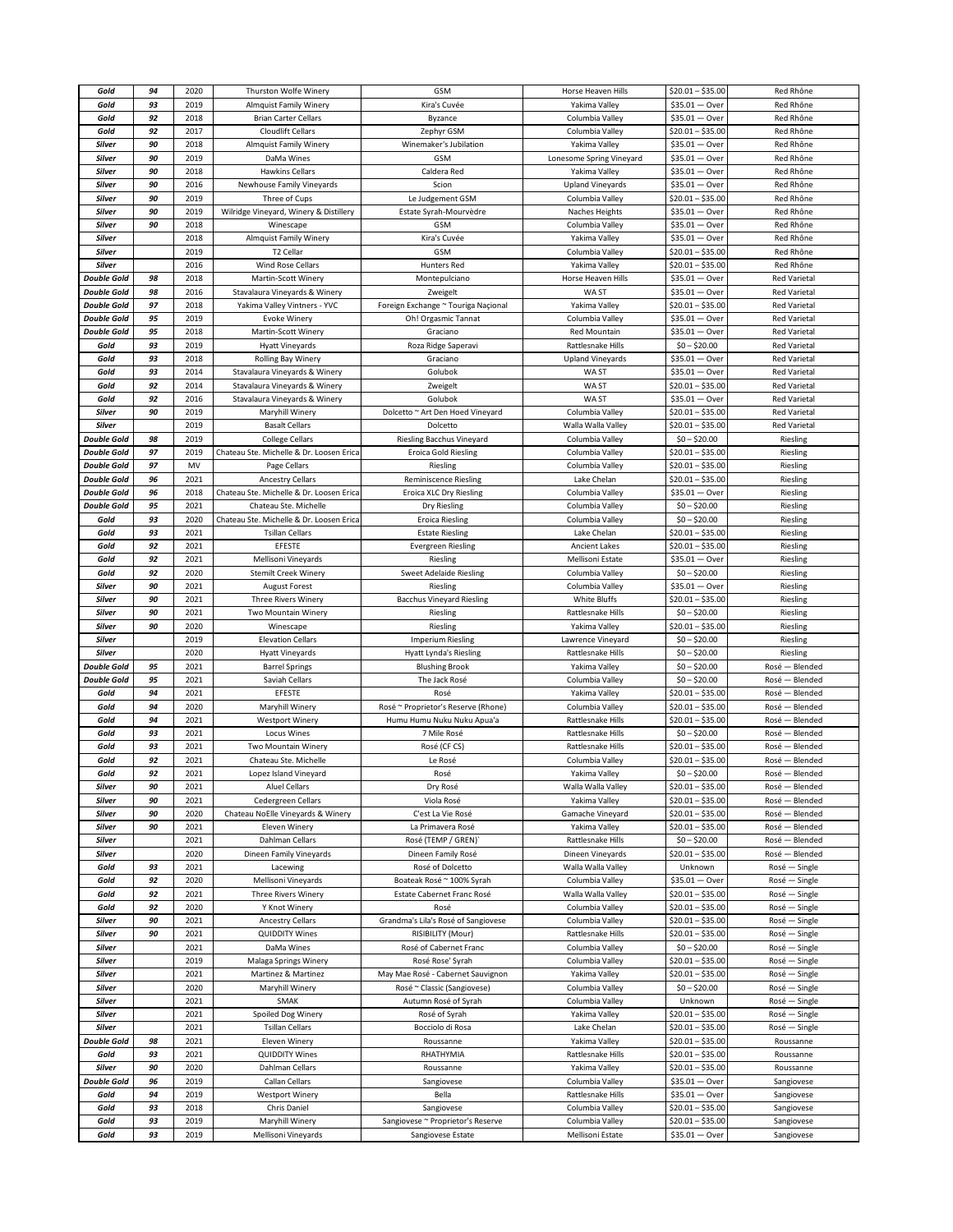| Gold               | 93 | 2019         | Palouse Winery                          | "Saint" Sangiovese                          | Portteus Vineyard         | $$35.01 - Over$                    | Sangiovese               |
|--------------------|----|--------------|-----------------------------------------|---------------------------------------------|---------------------------|------------------------------------|--------------------------|
| Gold               | 92 | 2018         | <b>Evoke Winery</b>                     | Oh! Orgasmic Sangiovese                     | Columbia Valley           | $$35.01 - Over$                    | Sangiovese               |
| Gold               | 92 | 2019         | Mellisoni Vineyards                     | Sangiovese SWC                              | Stillwater Creek Vineyard | $$35.01 - Over$                    | Sangiovese               |
| Gold               | 91 | 2019         | Tahija / Liberty Lake Wine Cellars      | Tahija - Candy Mountain Vineyard Sangiovese | <b>Red Mountain</b>       | $$20.01 - $35.00$                  | Sangiovese               |
|                    |    |              |                                         |                                             |                           |                                    |                          |
| Silver             | 90 | 2018         | Arbor Crest Wine Cellars                | Sangiovese                                  | <b>Wahluke Slope</b>      | $$20.01 - $35.00$                  | Sangiovese               |
| Silver             | 90 | 2018         | Leony's Cellars                         | Savage Red Sangiovese Reserve               | WA ST                     | $$35.01 - Over$                    | Sangiovese               |
| <b>Silver</b>      | 90 | 2018         | Plumb Cellars                           | <b>Estate Sangiovese</b>                    | Walla Walla Valley        | $$20.01 - $35.00$                  | Sangiovese               |
| <b>Silver</b>      | 90 | 2018         | Wilridge Vineyard, Winery & Distillery  | <b>Estate Sangiovese</b>                    | Naches Heights            | $$35.01 - Over$                    | Sangiovese               |
| Silver             |    | 2018         | <b>College Cellars</b>                  | La Laurelia                                 | Walla Walla Valley        | $$20.01 - $35.00$                  | Sangiovese               |
| Silver             |    | 2015         | Harbinger Winery                        | Sangiovese                                  | Rattlesnake Hills         | $$20.01 - $35.00$                  | Sangiovese               |
| Silver             |    | 2019         | Maryhill Winery                         | Sangiovese ~ Classic                        | Columbia Valley           | $$0 - $20.00$                      | Sangiovese               |
| <b>Double Gold</b> | 96 | 2021         | <b>Tsillan Cellars</b>                  | Sauvignon Blanc                             | Lake Chelan               | $$20.01 - $35.00$                  | Sauvignon Blanc          |
|                    |    |              |                                         |                                             |                           |                                    |                          |
| Gold               | 93 | 2021         | Eleven Winery                           | La Donella                                  | WA ST                     | $$20.01 - $35.00$                  | Sauvignon Blanc          |
| Gold               | 93 | 2021         | Saviah Cellars                          | The Jack Sauvignon Blanc                    | Columbia Valley           | $$0 - $20.00$                      | Sauvignon Blanc          |
| Gold               | 92 | 2020         | <b>Elevation Cellars</b>                | Sauvignon Blanc                             | Rosebud Vineyard          | $$20.01 - $35.00$                  | Sauvignon Blanc          |
| Gold               | 91 | 2021         | <b>Arbor Crest Wine Cellars</b>         | Sauvignon Blanc                             | <b>Bacchus Vineyard</b>   | $$0 - $20.00$                      | Sauvignon Blanc          |
| Silver             | 90 | 2019         | Cedergreen Cellars                      | Sauvignon Blanc                             | Yakima Valley             | $$0 - $20.00$                      | Sauvignon Blanc          |
| Silver             | 90 | 2021         | Lagana Cellars                          | Sauvignon Blanc                             | Columbia Valley           | $$0 - $20.00$                      | Sauvignon Blanc          |
| Silver             | 90 | 2019         | Upchurch Vineyard                       | Southwest Facing                            | <b>Boushey Vineyard</b>   | $$35.01 - Over$                    | Sauvignon Blanc          |
| Silver             | 90 | 2020         | Welcome Road                            |                                             | Rattlesnake Hills         | $$20.01 - $35.00$                  |                          |
|                    |    |              |                                         | Sauvignon Blanc                             |                           |                                    | Sauvignon Blanc          |
| Silver             |    | 2020         | Maryhill Winery                         | Sauvignon Blanc                             | Columbia Valley           | $$0 - $20.00$                      | Sauvignon Blanc          |
| <b>Silver</b>      |    | 2021         | Rezabek Vineyards                       | Sauvignon Blanc                             | Clark County              | $$20.01 - $35.00$                  | Sauvignon Blanc          |
| Silver             |    | 2021         | Sightglass Cellars                      | Sauvignon Blanc                             | <b>Red Mountain</b>       | $$20.01 - $35.00$                  | Sauvignon Blanc          |
| Gold               | 92 | 2020         | <b>Dusty Cellars Winery</b>             | Graciano                                    | <b>Rattlesnake Hills</b>  | $$0 - $20.00$                      | <b>Spanish Varieties</b> |
| <b>Double Gold</b> | 97 | 2021         | SMAK                                    | Winter Bubbly Rosé                          | Columbia Valley           | Unknown                            | Sparkling Wine           |
| Gold               | 93 | 2019         | EFESTE                                  | Angie Blanc de Blancs                       | Lake Chelan               | $$35.01 - Over$                    | Sparkling Wine           |
| Gold               | 91 | 2020         | Maury Island Winery                     | Estate Crémant de Maury                     | Puget Sound               | $$35.01 - Over$                    | Sparkling Wine           |
| Silver             | 90 | 2019         | <b>Forgeron Cellars</b>                 | et Woods Sparkling Chardonnay Extended Ta   | Gamache Vineyard          | \$35.01<br>— Over                  | <b>Sparkling Wine</b>    |
| Silver             | 90 | 2020         |                                         |                                             |                           | $$20.01 - $35.00$                  |                          |
|                    |    |              | <b>Perennial Vintners</b>               | Sparkling Rosé                              | <b>Puget Sound</b>        |                                    | Sparkling Wine           |
| <b>Double Gold</b> | 97 | 2017         | Brothers - Two Mountain                 | <b>BROS Syrah</b>                           | Yakima Valley             | $$35.01 - Over$                    | Syrah                    |
| <b>Double Gold</b> | 97 | 2020         | Eleven Winery                           | Syrah ~ Elephant Mountain Vineyard          | Yakima Valley             | \$20.01 - \$35.00                  | Syrah                    |
| <b>Double Gold</b> | 97 | 2018         | <b>Hightower Cellars</b>                | Murray Syrah                                | Red Mountain              | $$20.01 - $35.00$                  | Syrah                    |
| <b>Double Gold</b> | 97 | 2019         | Maryhill Winery                         | Syrah ~ McKinley Springs Vineyard           | Horse Heaven Hills        | $$20.01 - $35.00$                  | Syrah                    |
| <b>Double Gold</b> | 97 | 2019         | Palencia Wine Company                   | Syrah                                       | Yakima Valley             | $$20.01 - $35.00$                  | Syrah                    |
| <b>Double Gold</b> | 97 | 2018         | Plumb Cellars                           | Estate Syrah                                | Walla Walla Valley        | $$20.01 - $35.00$                  | Syrah                    |
| <b>Double Gold</b> | 97 | 2019         | <b>Tsillan Cellars</b>                  | Estate Syrah                                | Lake Chelan               | $$20.01 - $35.00$                  | Syrah                    |
| <b>Double Gold</b> | 96 | 2019         | Ambassador Wines of WA                  | <b>Estate Plenipotentiary Syrah</b>         | Red Mountain              | $$35.01 - Over$                    | Syrah                    |
|                    |    |              |                                         |                                             |                           |                                    |                          |
| <b>Double Gold</b> | 96 | 2019         | Forgeron Cellars                        | Syrah                                       | <b>Boushey Vineyard</b>   | $$20.01 - $35.00$                  | Syrah                    |
| <b>Double Gold</b> | 96 | 2014         | Lodmell Cellars                         | Estate Syrah                                | Lodmell Estate Vineyards  | $$35.01 - Over$                    | Syrah                    |
| <b>Double Gold</b> | 96 | 2019         | Saviah Cellars                          | Syrah                                       | Walla Walla Valley        | $$20.01 - $35.00$                  | Syrah                    |
| <b>Double Gold</b> | 96 | 2018         | Three of Cups                           | L'Astre Syrah                               | Les Collines Vineyard     | $$20.01 - $35.00$                  | Syrah                    |
| <b>Double Gold</b> | 95 | 2018         | Chateau NoElle Vineyards & Winery       | Communion Syrah                             | Gamache Vineyard          | $$35.01 - Over$                    | Syrah                    |
| <b>Double Gold</b> | 95 | 2020         | <b>Dusty Cellars Winery</b>             | Leonidas                                    | Royal Slope               | $$20.01 - $35.00$                  | Syrah                    |
| <b>Double Gold</b> | 95 | 2019         | EFESTE                                  | Ceidleigh Syrah                             | Red Mountain              | $$35.01 - Over$                    | Syrah                    |
| <b>Double Gold</b> |    | 2019         | Maryhill Winery                         | Syrah ~ Klipsun Vineyard                    | Red Mountain              | $$20.01 - $35.00$                  | Syrah                    |
|                    | 95 |              |                                         | Syrah ~ Les Collines Vineyard               | <b>WW</b>                 |                                    | Syrah                    |
|                    |    |              |                                         |                                             |                           |                                    |                          |
| <b>Double Gold</b> | 95 | 2019         | Maryhill Winery                         |                                             |                           | $$20.01 - $35.00$                  |                          |
| <b>Double Gold</b> | 95 | 2019         | Naches Heights Vineyard                 | Syrah                                       | Naches Heights            | $$20.01 - $35.00$                  | Syrah                    |
| <b>Double Gold</b> | 95 | 2019         | <b>QUIDDITY Wines</b>                   | <b>AUDENTES</b>                             | Rattlesnake Hills         | $$20.01 - $35.00$                  | Syrah                    |
| <b>Double Gold</b> | 95 | 2019         | Rush Lattin Cellars                     | Rush Lattin Syrah                           | Columbia Valley           | $$35.01 - Over$                    | Syrah                    |
| Gold               | 94 | 2018         | <b>College Cellars</b>                  | Syrah Cockburn Vineyard                     | Walla Walla Valley        | $$20.01 - $35.00$                  | Syrah                    |
| Gold               | 94 | 2018         | Cougar Crest Estate Winery              | Block 11 Syrah                              | Cougar Hills Vineyard     | $$20.01 - $35.00$                  | Syrah                    |
| Gold               | 94 | 2017         | Lagana Cellars                          | Walla Walla Valley Syrah                    | Walla Walla Valley        | $$20.01 - $35.00$                  | Syrah                    |
| Gold               | 94 | 2019         | Mellisoni Vineyards                     | Syrah                                       | LarcHill Vineyard         | $$35.01 - Over$                    | Syrah                    |
| Gold               | 94 | 2019         | Palouse Winery                          | "Ahh!" Syrah                                | Dineen Vineyards          | $$35.01 - Over$                    | Syrah                    |
| Gold               | 94 | 2019         | Pondera Winery                          | Syrah ~ Stillwater Creek Vineyard           | Royal Slope               | $$35.01 - Over$                    | Syrah                    |
| Gold               | 94 | 2019         | Port Townsend Vineyards                 | Syrah                                       | Columbia Valley           | $$20.01 - $35.00$                  | Syrah                    |
| Gold               | 94 | 2019         | Sovereign Cellars                       |                                             | Red Mountain              |                                    |                          |
|                    |    |              |                                         | Syrah                                       |                           | \$20.01 - \$35.00                  | Syrah                    |
| Gold               | 93 | 2019         | Armstrong Family Winery                 | Syrah                                       | Walla Walla Valley        | $$35.01 - Over$                    | Syrah                    |
| Gold               | 93 | 2019         | Maryhill Winery                         | Syrah ~ Classic                             | Columbia Valley           | $$0 - $20.00$                      | Syrah                    |
| Gold               | 93 | 2020         | Pend d'Oreille Winery                   | Syrah                                       | Columbia Valley           | $$20.01 - $35.00$                  | Syrah                    |
| Gold               | 93 | 2019         | Saviah Cellars                          | The Jack Syrah                              | Columbia Valley           | $$0 - $20.00$                      | Syrah                    |
| Gold               | 93 | 2019         | Three Rivers Winery                     | Les Collines Syrah                          | Walla Walla Valley        | $$35.01 - Over$                    | Syrah                    |
| Gold               | 92 | 2013         | <b>Bunnell Family Cellar</b>            | Syrah                                       | Discovery Vineyard        | $$35.01 - Over$                    | Syrah                    |
| Gold               | 92 | 2019         | <b>Bunnell Family Cellar</b>            | Artist Series Syrah                         | Red Mountain              | $$35.01 - Over$                    | Syrah                    |
| Gold               | 92 | 2017         | Cascade Cellars                         | Sylvi Syrah                                 | Red Mountain              | $$35.01 - Over$                    | Syrah                    |
| Gold               | 92 | 2018         | <b>Elsom Cellars</b>                    | Syrah                                       | Rattlesnake Hills         | $$35.01 - Over$                    | Syrah                    |
| Gold               | 92 | 2019         | Maryhill Winery                         | Syrah ~ Proprietor's Reserve                | Columbia Valley           | $$20.01 - $35.00$                  | Syrah                    |
| Gold               | 92 | 2019         | Rush Lattin Cellars                     | Fiddler's Bluff Syrah                       | Columbia Valley           | $$35.01 - Over$                    |                          |
|                    |    |              |                                         |                                             |                           |                                    | Syrah                    |
| Gold               | 92 | 2019         | T2 Cellar                               | Syrah                                       | Columbia Valley           | $$20.01 - $35.00$                  | Syrah                    |
| Silver             | 90 | 2018         | <b>Aluel Cellars</b>                    | Syrah                                       | Columbia Valley           | $$35.01 - Over$                    | Syrah                    |
| Silver             | 90 | 2015         | <b>Blooms Winery</b>                    | Syrah                                       | Rattlesnake Hills         | $$20.01 - $35.00$                  | Syrah                    |
| Silver             | 90 | 2017         | Cathedral Ridge Winery                  | Syrah Reserve                               | Columbia Valley           | $$35.01 - Over$                    | Syrah                    |
| <b>Silver</b>      | 90 | 2018         | Coyote Canyon Winery                    | <b>Buck Syrah</b>                           | Coyote Canyon Vineyard    | $$35.01 - Over$                    | Syrah                    |
| Silver             | 90 | 2019         | Lacewing                                | Syrah                                       | Walla Walla Valley        | Unknown                            | Syrah                    |
| Silver             | 90 | 2019         | L'Ecole No. 41                          | Syrah ~ Seven Hills Estate                  | Walla Walla Valley        | $$35.01 - Over$                    | Syrah                    |
| Silver             | 90 | 2019         | Pondera Winery                          | Syrah ~ Discovery Vineyard                  | Horse Heaven Hills        | $$35.01 - Over$                    | Syrah                    |
| Silver             | 90 | 2019         | <b>Tsillan Cellars</b>                  | Estate Reserve Syrah                        | Lake Chelan               | $$35.01 - Over$                    | Syrah                    |
|                    |    |              |                                         |                                             |                           |                                    |                          |
| Silver<br>Silver   |    | 2018<br>2016 | <b>Basalt Cellars</b><br>Celaeno Winery | Syrah<br><b>Both Barrels</b>                | WA ST<br>Yakima Valley    | $$35.01 - Over$<br>$$35.01 - Over$ | Syrah<br>Syrah           |